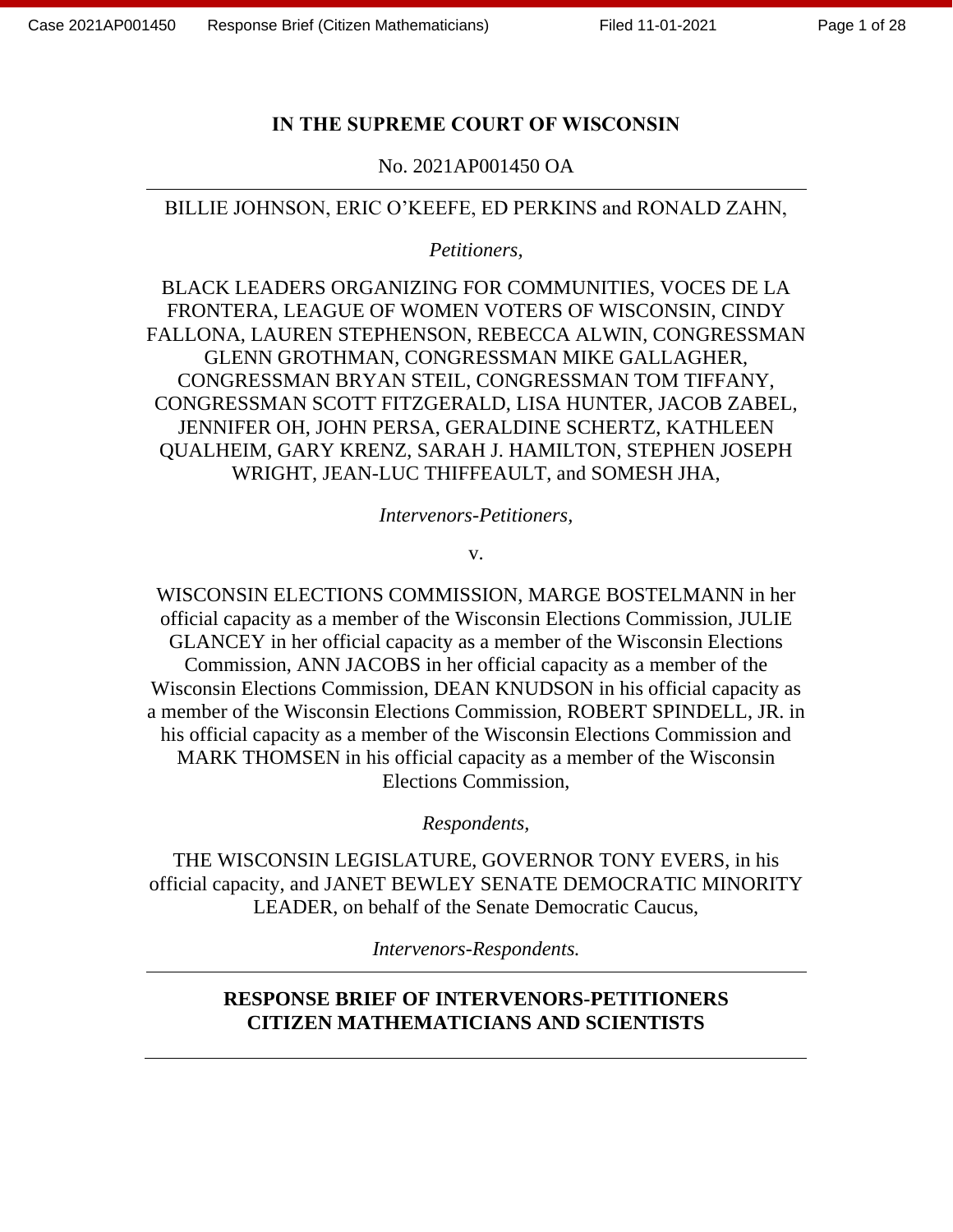Jessica Ring Amunson \*PHV Sam Hirsch \*PHV Rebecca Fate \*PHV JENNER & BLOCK LLP 1099 New York Avenue, NW Washington, DC 20001 Phone: (202) 639-6000 [jamunson@jenner.com](mailto:jamunson@jenner.com) [shirsch@jenner.com](mailto:shirsch@jenner.com) [rfate@jenner.com](mailto:rfate@jenner.com)

Elizabeth Edmondson \*PHV Olivia Hoffman \*PHV JENNER & BLOCK LLP 919 Third Avenue New York, NY 10022 Phone: (212) 891-1600 [eedmondson@jenner.com](mailto:eedmondson@jenner.com) [ohoffman@jenner.com](mailto:ohoffman@jenner.com)

*Attorneys for Intervenors-Petitioners Citizen Mathematicians and Scientists Gary Krenz, et al.* 

Michael P. May SBN: 1011610 Sarah A. Zylstra SBN: 1033159 Tanner G. Jean-Louis SBN: 1122401 BOARDMAN & CLARK LLP 1 S. Pinckney Street, Suite 410 P.O. Box 927 Madison, WI 53701 Phone: (608) 257-9521 mmay@boardmanclark.com szlystra@boardmanclark.com tjeanlouis@boardmanclark.com

David J. Bradford \*PHV JENNER & BLOCK LLP 353 N. Clark Street Chicago, IL 60654 Phone: (312) 923-2975 [dbradford@jenner.com](mailto:dbradford@jenner.com) [eedmondson@jenner.com](mailto:eedmondson@jenner.com) [ohoffman@jenner.com](mailto:ohoffman@jenner.com)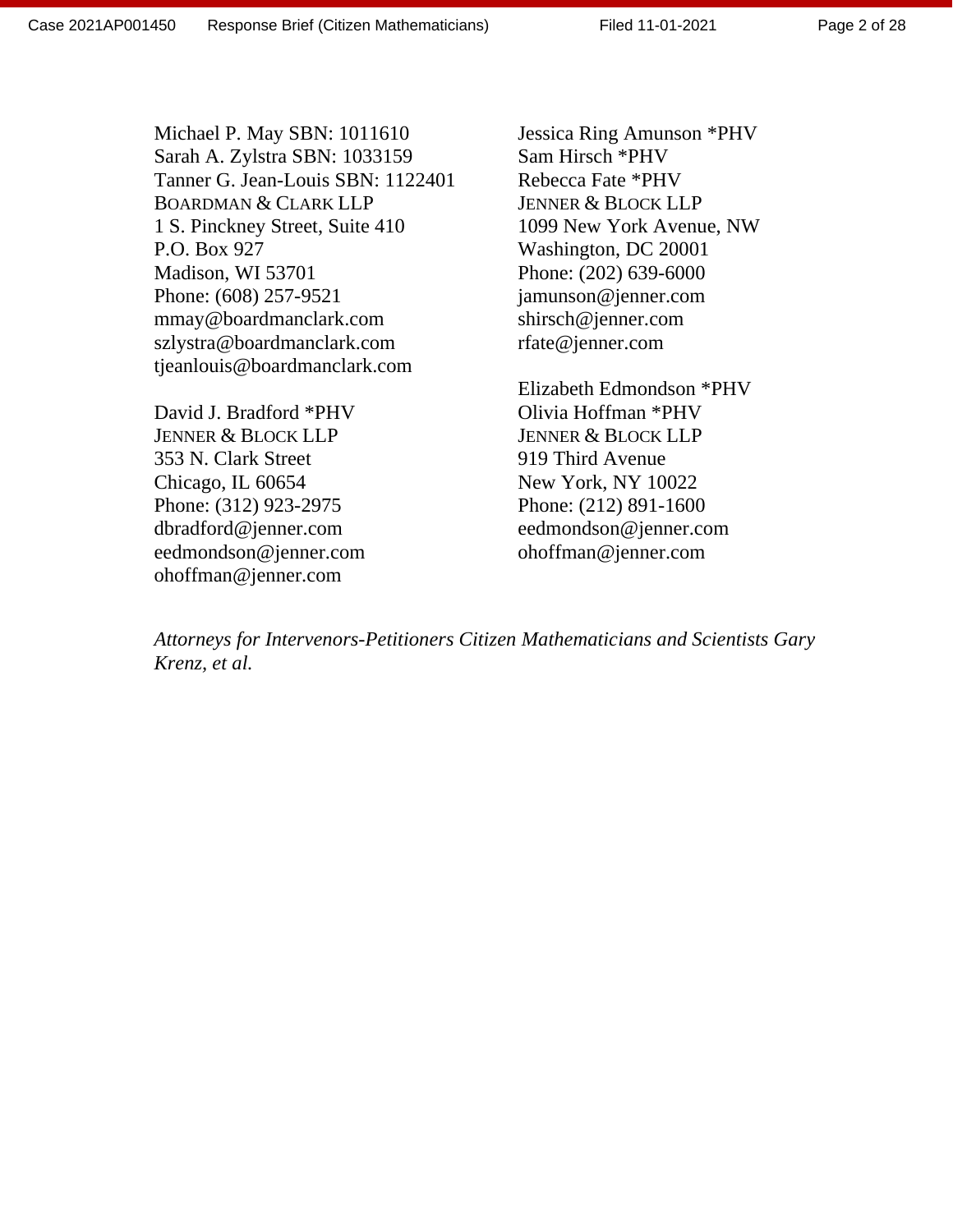# **TABLE OF CONTENTS**

| I. | The Court Should Neither Ignore Nor Prioritize a "Least"<br>Change" Approach When Evaluating or Creating New |  |  |  |  |
|----|--------------------------------------------------------------------------------------------------------------|--|--|--|--|
| П. | The Court Should Neither Ignore Nor Prioritize the<br>Partisan Makeup of Districts When Evaluating or        |  |  |  |  |
| Ш. | The Court Should Adopt A "Best Map" Approach With<br>Articulated, Measurable Criteria When Evaluating or     |  |  |  |  |
|    |                                                                                                              |  |  |  |  |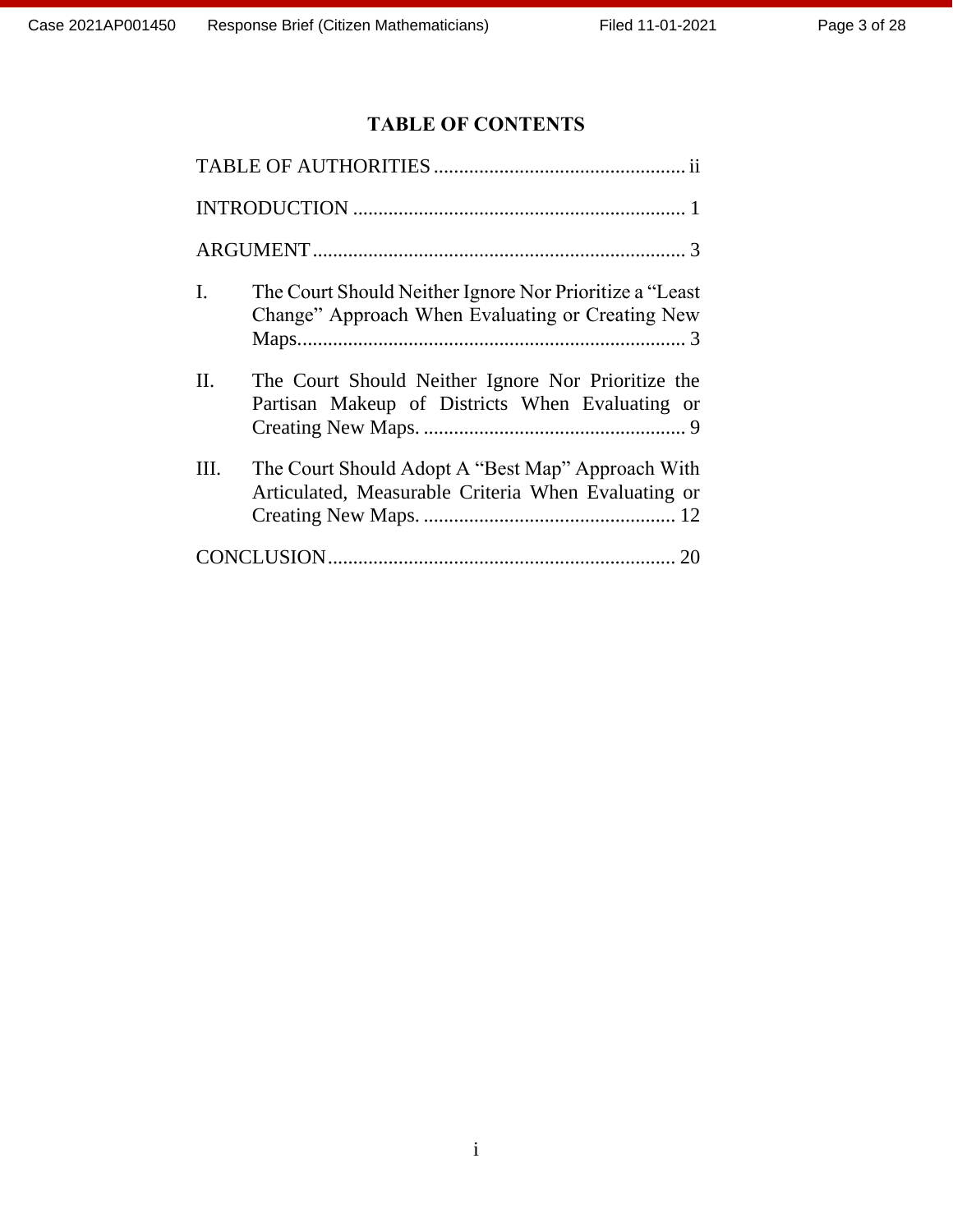# **TABLE OF AUTHORITIES**

### <span id="page-3-0"></span>**CASES**

| Arizona State Legislature v. Arizona Independent<br>Redistricting Commission, 576 U.S. 787 (2015) 3-4                                                     |
|-----------------------------------------------------------------------------------------------------------------------------------------------------------|
| Baldus v. Members of Wisconsin Government<br>Accountability Board, 849 F. Supp. 2d 840 (E.D.                                                              |
|                                                                                                                                                           |
|                                                                                                                                                           |
| Jensen v. Wisconsin Elections Board, 2002 WI 13, 249                                                                                                      |
|                                                                                                                                                           |
| Rucho v. Common Cause, 139 S. Ct. 2484 (2019) 10                                                                                                          |
|                                                                                                                                                           |
|                                                                                                                                                           |
| State ex rel. Reynolds v. Zimmerman, 22 Wis. 2d 544,                                                                                                      |
|                                                                                                                                                           |
| <b>CONSTITUTIONAL PROVISIONS AND STATUTES</b>                                                                                                             |
|                                                                                                                                                           |
|                                                                                                                                                           |
| <b>OTHER AUTHORITIES</b>                                                                                                                                  |
| James A. Gardner, Foreword: Representation Without<br>Party: Lessons from State Constitutional Attempts to<br>Control Gerrymandering, 37 RUTGERS L.J. 881 |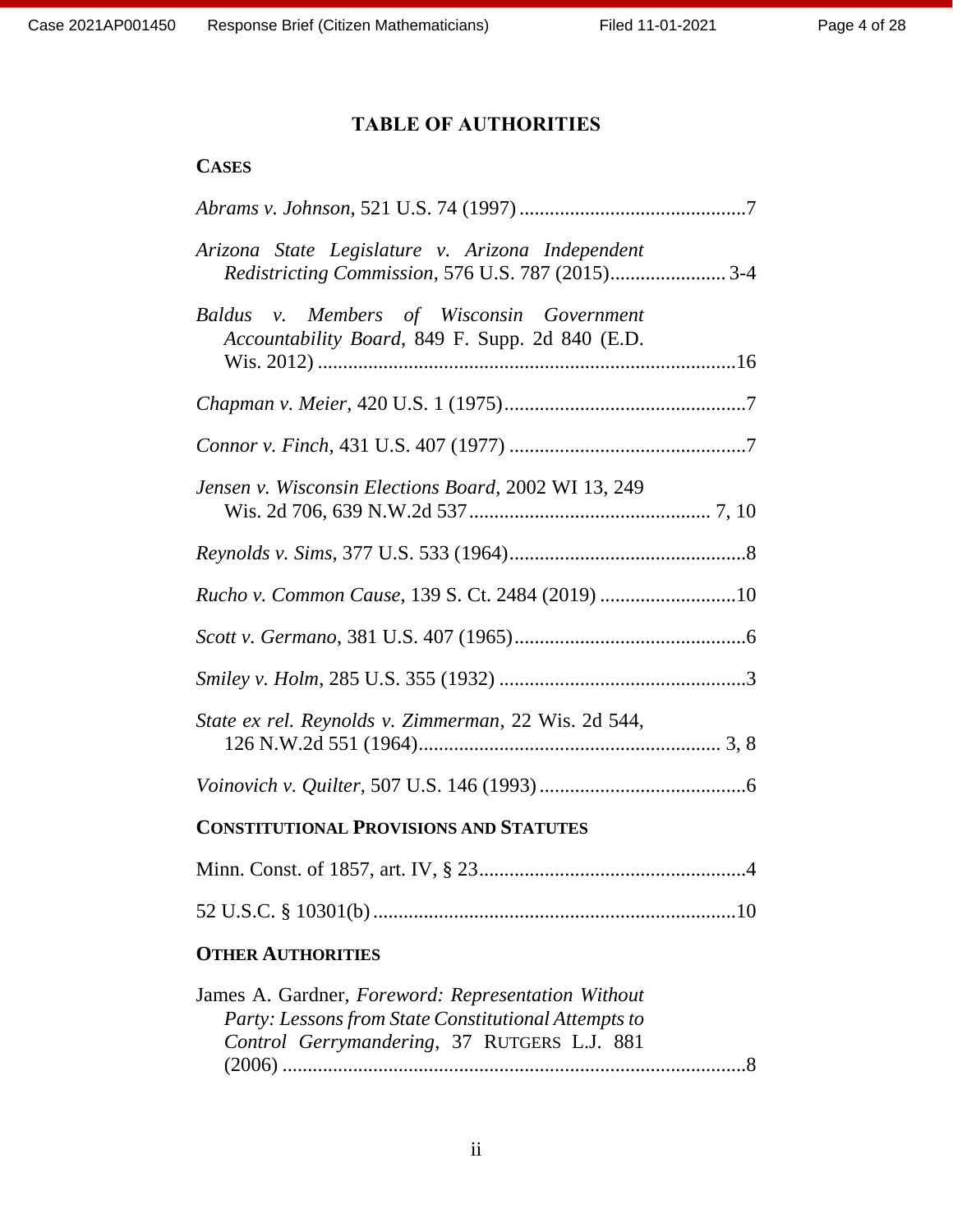#### **INTRODUCTION**

<span id="page-4-0"></span>While there is consensus among the parties as to many of the standards that apply to legislative and congressional redistricting, there is a stark divide when it comes to the two issues specifically raised by the Court—first, whether the Court should apply the "least change" approach that Petitioners advocate; and second, whether the Court should consider the partisan makeup of districts when evaluating or creating new maps. As to these two questions, the other parties generally fall into one of two camps. On the propriety of a "least change" approach, one set of parties argues that the Court is *required* to adopt a "least change" approach, while the other set of parties argues that such an approach is essentially forbidden. And on whether the Court should consider the partisan makeup of districts, the same parties who urge strict adherence to "least change" insist that the Court must be completely blind to partisan impacts, while many of the same parties who argue that "least change" is invalid advocate instead for prioritizing partisan fairness.

Citizen Mathematicians and Scientists do not fall neatly into either of these two camps. On "least change," Citizen Mathematicians and Scientists recognize the value of looking to the last maps validly adopted by the Legislature and signed by the Governor and then using only those new maps that perform as well or better than the prior maps on all the required redistricting criteria. Accordingly, Citizen Mathematicians and Scientists advocate a "best map" approach that uses the Legislature and Governor Walker's 2011 maps as a benchmark, but does not freeze existing lines in place. And on the question of partisan makeup, Citizen Mathematicians and Scientists again split the difference. Citizen Mathematicians and Scientists' position is neither that the Court should prioritize nor that it should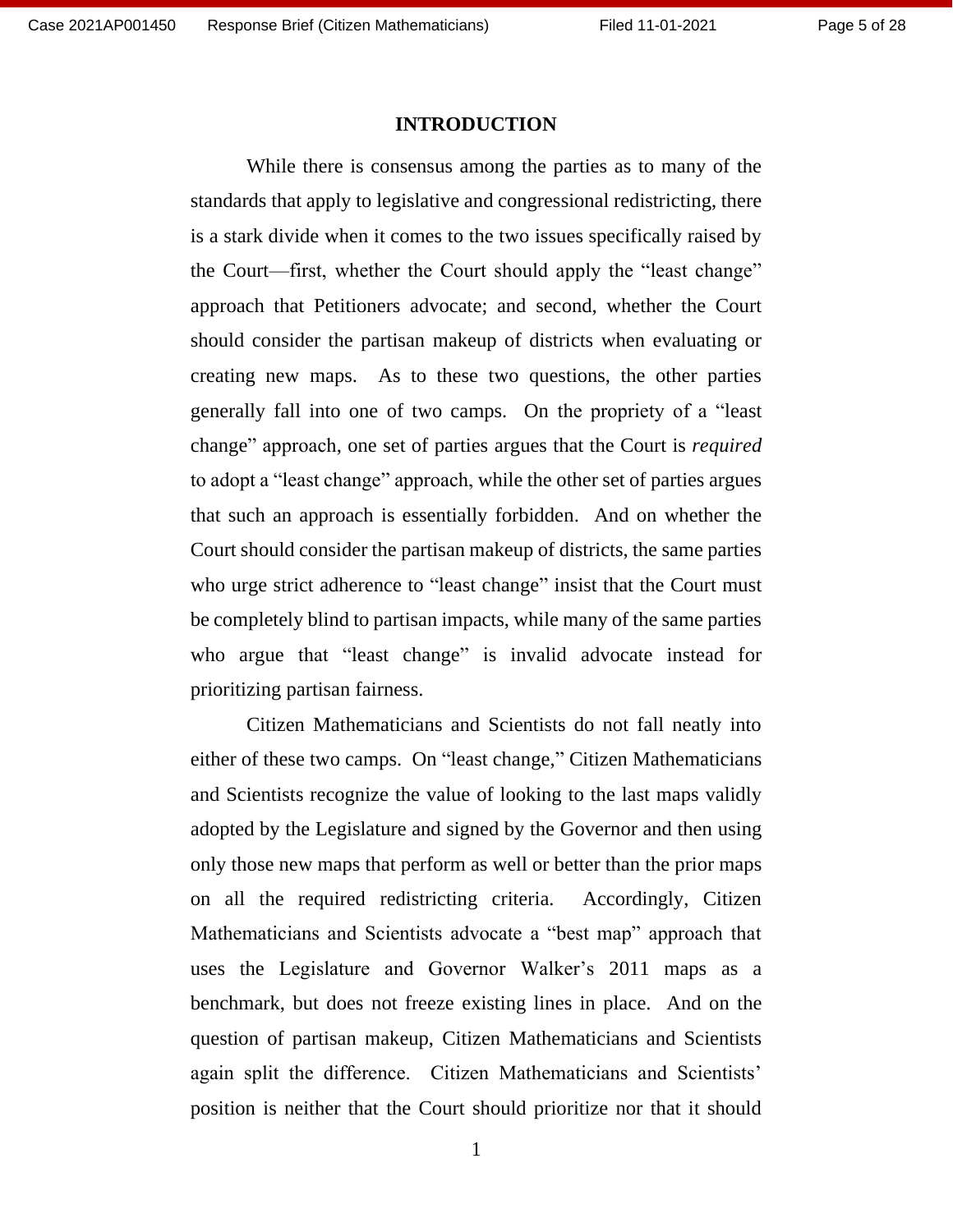ignore the partisan impacts of redistricting. A simple way to express Citizen Mathematicians and Scientists' position is that as between two plans that comply with all other applicable redistricting criteria, the Court should not blind itself to differences in the partisan consequences of the two plans and should instead choose the one that also scores better on standard measures of partisan fairness.

As to the Court's question of how the litigation process should unfold, it appears that all parties generally concur that the Court should solicit from the parties proposed remedial maps and expert reports detailing the features of those maps. Though the parties differ on the timing and exact details of the litigation process, Citizen Mathematicians and Scientists agree that it would be helpful to receive guidance from this Court as to the criteria the Court would like to see measured in the plans submitted to it. Citizens Mathematicians and Scientists offer herein a simple, straightforward method for the Court to make comparisons that are data-based and scientifically sound. And as stated previously, Citizens Mathematicians and Scientists stand ready to provide this Court with redistricting plans drawn through highperformance computing using cutting-edge algorithmic techniques that can demonstrate the various possibilities to the Court, as well as the tradeoffs that must be made if the Court wishes to prioritize one criterion over another.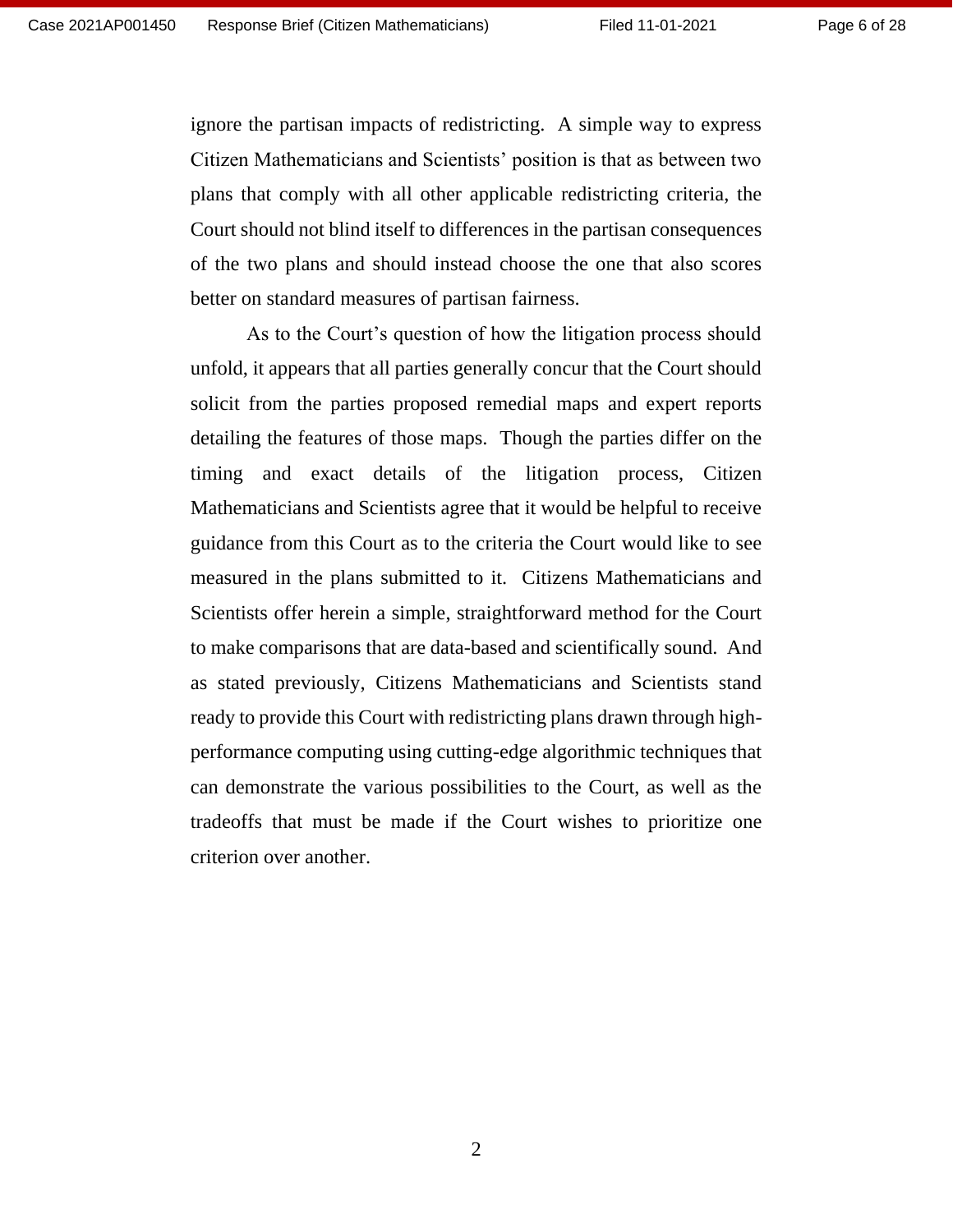#### **ARGUMENT**

### <span id="page-6-1"></span><span id="page-6-0"></span>**I. THE COURT SHOULD NEITHER IGNORE NOR PRIORITIZE A "LEAST CHANGE" APPROACH WHEN EVALUATING OR CREATING NEW MAPS.**

The other parties differ sharply on the question whether the Court should use a "least change" approach to remedial redistricting plans. One set of parties—Billie Johnson, Eric O'Keefe, Ed Perkins, Ronald Zahn (the "Petitioners"), Congressmen Glenn Grothman, Mike Gallagher, Bryan Steil, Tom Tiffany, and Scott Fitzgerald (the "Congressmen"), and the Wisconsin Legislature (the "Legislature") argues that the Court is *required* to apply a "least change" approach. *See* Congressmen Br. at 2 (arguing it is the Court's "responsibility" to use a "least change" approach when imposing a remedial redistricting plan); Petitioners Br. at 21 (arguing that the Court has a "duty to assess the constitutionality of laws rather than to draft them from scratch" and therefore should use "least change"); Legislature Br. at 32 (arguing that if the Court does not use the Legislature's passed-but-vetoed plan as a starting point, then the "presumptive remedial map is the existing map, adjusted as necessary for population shifts").<sup>1</sup>

<sup>&</sup>lt;sup>1</sup> The Legislature's primary argument that its "forthcoming redistricting plans are the presumptive remedy," even if the Governor vetoes those plans (Legislature Br. at 16), is squarely foreclosed by this Court's decision in *State ex rel. Reynolds v. Zimmerman*, 22 Wis. 2d 544, 126 N.W.2d 551 (1964). This Court reaffirmed *Zimmerman* in its decision accepting original jurisdiction of this action. *See* Order Granting Petition at 2 (Sept. 22, 2021, *amended* Sept. 24, 2021) (citing *Zimmerman* for the principle that "the legislature must present redistricting legislation to the governor for approval or veto under the Wisconsin Constitution's Presentment Clause; both the governor and the legislature are indispensable parts of the legislative process"). Ignoring this Court's Order, the Legislature claims that "*Zimmerman* is on shaky ground." Legislature Br. at 20. But the U.S. Supreme Court's decision in *Smiley v. Holm*, 285 U.S. 355 (1932), shows that *Zimmerman* stands on a very strong foundation. The *Smiley* Court held that because redistricting "involves lawmaking," it must be done "in accordance with the method which the State has prescribed for legislative enactments," including gubernatorial approval. *Id*. at 366-68; *see also Ariz. State Legislature v. Ariz. Indep Redistricting*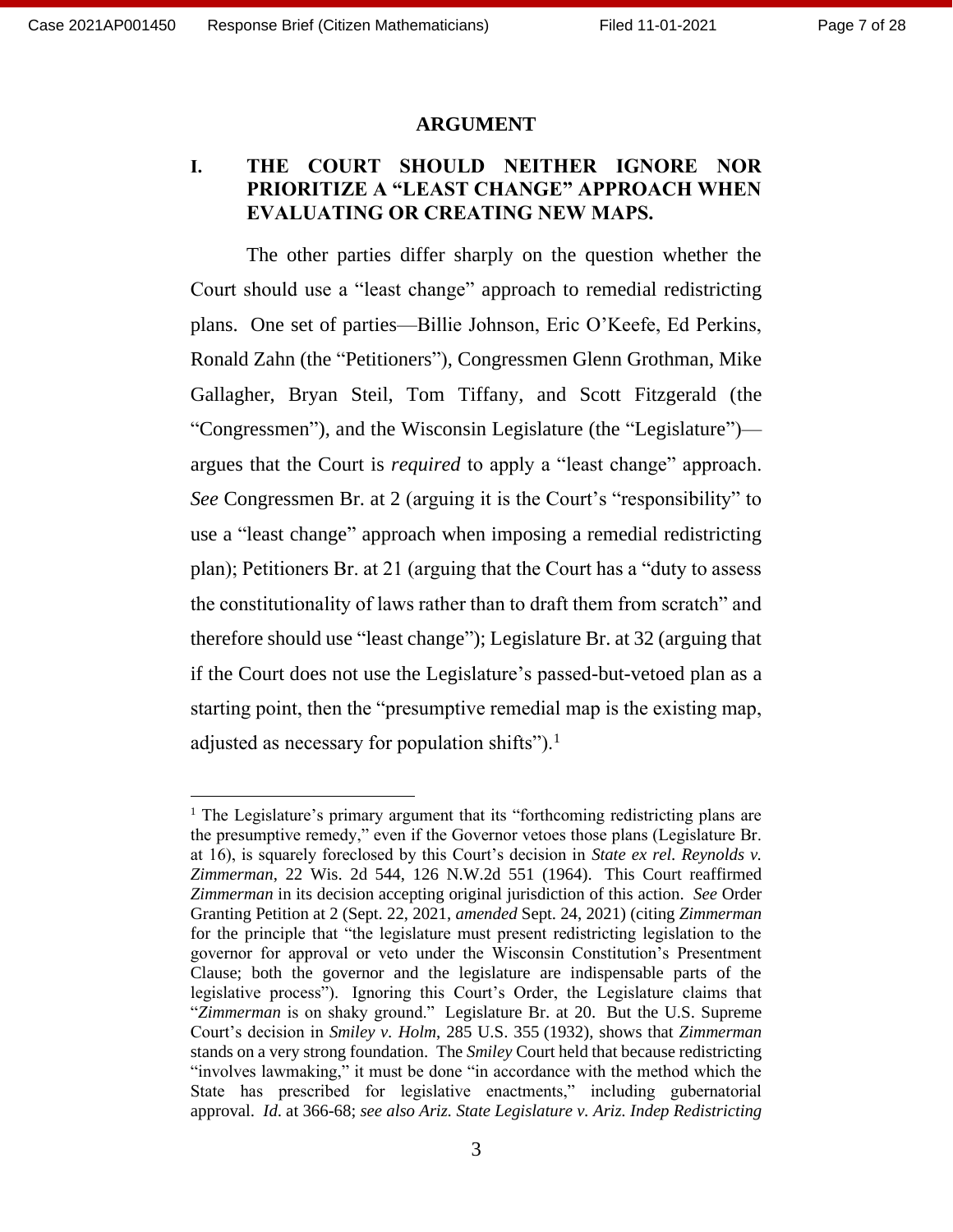The other set of parties—Governor Tony Evers (the "Governor"), Lisa Hunter et al. (the "Hunter Intervenors"), Black Leaders Organizing for Communities et al. (the "BLOC Intervenors"), and Janet Bewley, Senate Democratic Minority Leader (the "Senate Democrats")—argues that the Court is essentially *forbidden* from using a "least change" approach. *See* Senate Democrats Br. at 14–15 (arguing that "least change" would "violate the … laws and principles that the Court is required to apply"); BLOC Br. at 23 (arguing that "least change" would "radically depart from this Court's extensive precedent in interpreting and applying the express language of state statutes and the Wisconsin Constitution"); Hunter Br. at 14 (arguing that the Court would be preserving Voting Rights Act and constitutional violations in the existing maps if it used a "least change" approach); Governor Br. at 8 (arguing that using "least change" would contravene the will of the voters).

Citizen Mathematicians and Scientists respectfully disagree with both positions. As expressed in their opening brief, Citizen Mathematicians and Scientists do not support a "least change" approach that requires freezing the existing districts in place, but they do recognize that the 2011 maps were the last maps duly enacted by the Legislature and signed by Governor Walker and therefore the Court can look to them as benchmarks with respect to the legitimate policy

*Comm'n*, 576 U.S. 787, 806–07 (2015) (reaffirming *Smiley*). Importantly, the Minnesota constitutional provision at issue in *Smiley*—similar to the Wisconsin constitutional provision that the Legislature relies on here—separately provided the Minnesota Legislature with the "power to prescribe the bounds of Congressional, Senatorial and Representative Districts, and to apportion anew the Senators and Representatives among the several Districts." Minn. Const. of 1857, art. IV, § 23 (now Minn. Const. art. IV, § 3). But that independent font of redistricting authority did not excuse the obligation to have redistricting legislation approved by the Governor in *Smiley* just as it does not here.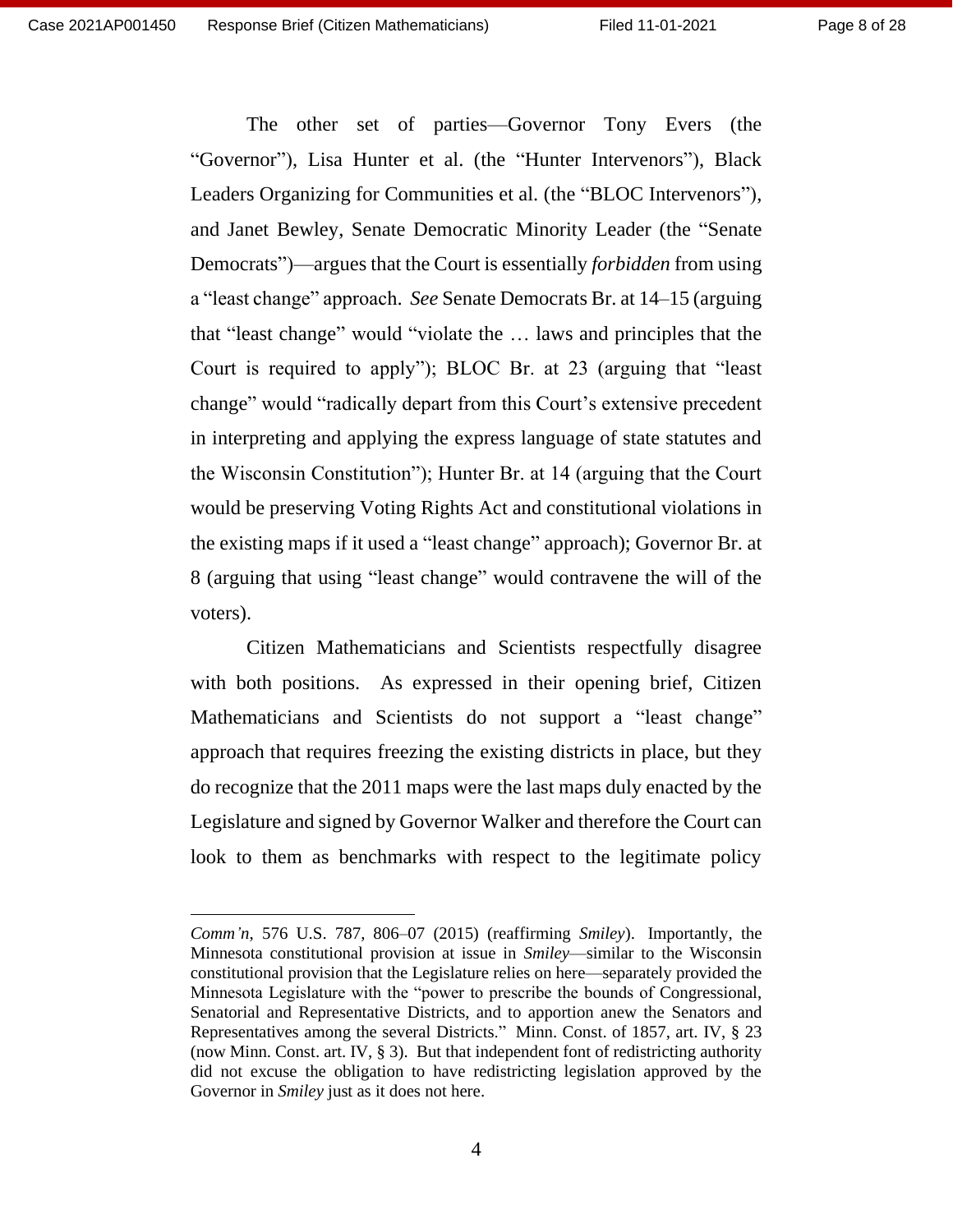choices made by the State. Opening Br. at 19–27. Moreover, Citizen Mathematicians and Scientists acknowledge there is real value in stability for voters and accountability for legislators. Therefore, measuring the degree of stability and accountability in any new remedial map as compared to the degree of stability and accountability retained in the 2011 maps is a perfectly valid exercise of this Court's authority. Accordingly, the Court is not forbidden from looking to the 2011 maps for guidance and is not precluded from considering the degree to which any new map differs from the 2011 map.

But, just as clearly, the Court is not *required* to take the "least change" approach advocated by Petitioners. As multiple parties argue, nothing in Wisconsin's Constitution or statutes demands a "least change" approach. *See, e.g.*, BLOC Br. at 22–23; Hunter Br. at 14. If anything, the Wisconsin Constitution suggests the opposite approach. *See* BLOC Br. at 31–36 (construing the word "anew" in Wis. Const. art. IV, § 3). Nor is a "least change" approach consistent with past practice in Wisconsin. *See* Opening Br. at 27–29 (explaining the courts' processes in the 1990 and 2000 rounds of redistricting).

The Legislature and the Congressmen rely almost entirely on Federal authority to claim that "least change" is the required equitable approach for the judiciary when imposing remedial redistricting plans. *See* Legislature Br. at 32–36; Congressmen Br. at 17–18. But the Legislature and the Congressmen neglect to acknowledge that the animating principle underlying all the decisions they cite about the purported equitable limits on the Court's remedial redistricting authority is *federalism*. As the U.S. Supreme Court has explained: "*Federal* courts are barred from intervening in state apportionment in the absence of a violation of *federal* law precisely because it is the domain of the States, and not the federal courts, to conduct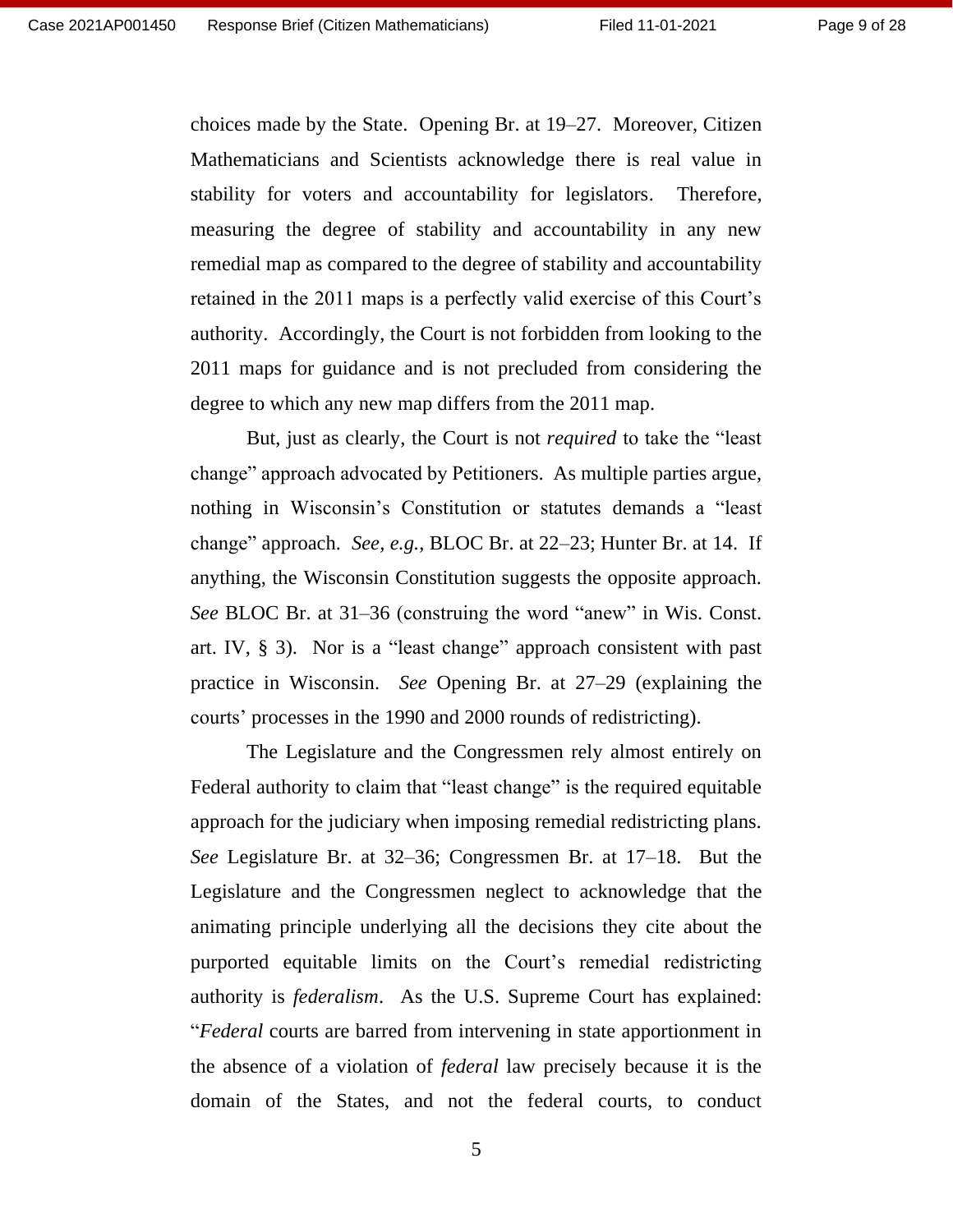apportionment in the first place. Time and again we have emphasized that reapportionment is primarily the duty and responsibility of the State through its legislature or other body, rather than of a *federal*  court." *Voinovich v. Quilter*, 507 U.S. 146, 156 (1993) (internal quotation marks omitted) (emphasis added). That principle is what leads the cases relied on by the Legislature and the Congressmen to hold that a *Federal* court cannot rewrite *State* policy with respect to redistricting. *See* Legislature Br. at 32–36; Congressmen Br. at 17–22 (citing *North Carolina v. Covington*, 138 S. Ct. 2548, 2554–55 (2018) (per curiam) (Federal district court "is not free … to disregard the political program of a state legislature" on basis other than Federal law (ellipsis in original) (internal quotation marks omitted)); *Perry v. Perez*, 565 U.S. 388, 393 (2012) (per curiam) (similar); *Upham v. Seamon*, 456 U.S. 37, 41–42 (1982) (per curiam) (same); *White v. Weiser*, 412 U.S. 783, 795 (1973) (same)).

But this Court stands on a different footing with respect to its remedial redistricting authority. It is a co-equal branch of State government and is charged with the primary responsibility of adopting a State redistricting plan when the legislative and executive branches fail to fulfill their constitutional responsibility to do so. Indeed, the "power of the judiciary of a State to require valid reapportionment or to formulate a valid redistricting plan has not only been recognized by [the U.S. Supreme] Court but appropriate action by the States in such cases has been specifically encouraged." *Scott v. Germano*, 381 U.S. 407, 409 (1965) (per curiam) (internal citations omitted). In line with this role, this Court has recognized that, absent "a timely legislative compromise, [the Court's] participation in the resolution" of the "important state and federal legal and political issues" involved in redistricting is "highly appropriate" because these issues "go to the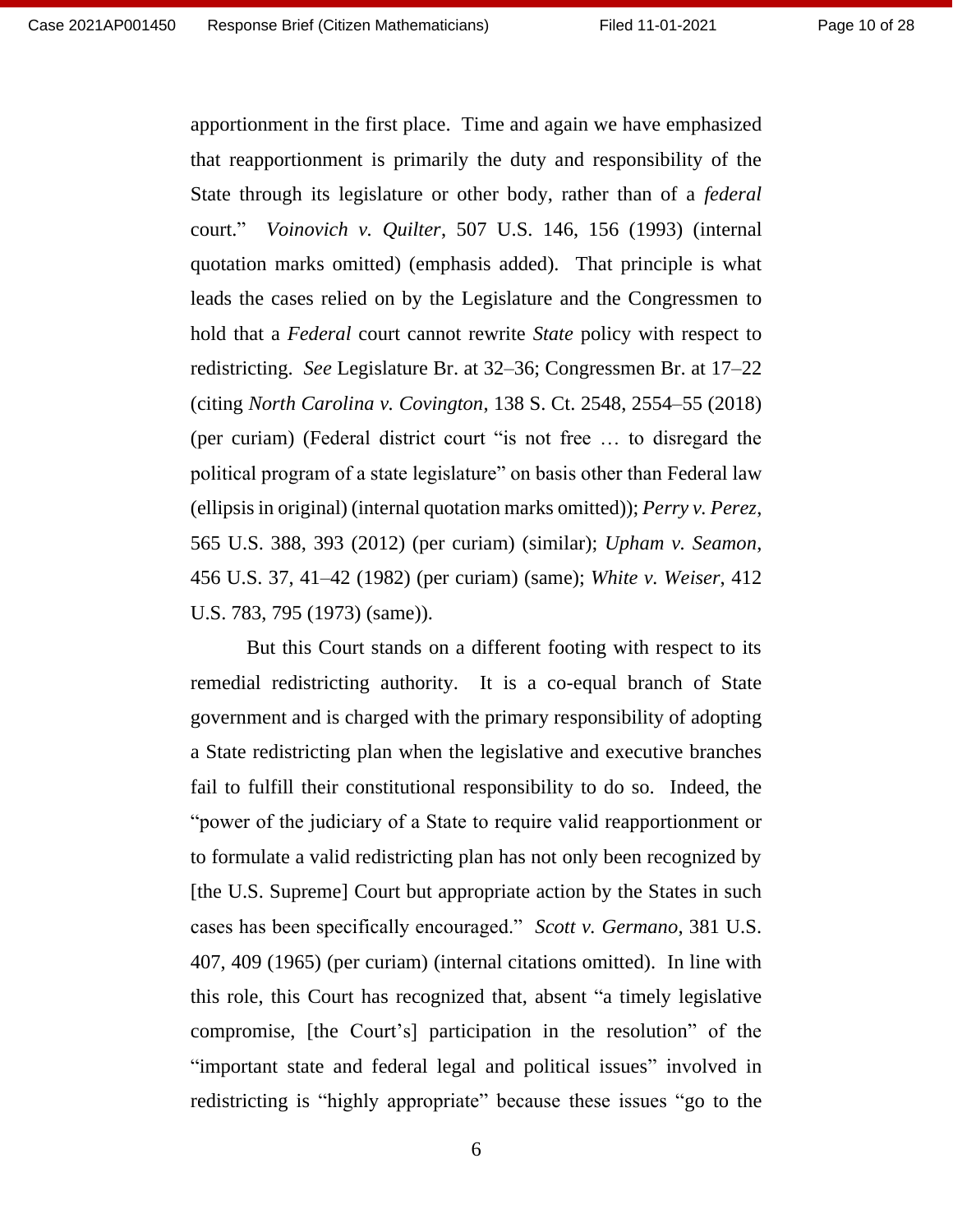Page 11 of 28

heart of our system of representative democracy." *Jensen v. Wis. Elections Bd.*, 2002 WI 13, ¶4, 249 Wis. 2d 706, 639 N.W.2d 537. Thus, contrary to the cramped view offered by the Legislature and the Congressmen, this Court's proper role is as a full participant in deciding what the State's redistricting plans should look like. And that is true even though the "Constitution places primary responsibility for the apportionment of Wisconsin legislative districts on the legislature." Order Granting Petition at 2 (Sept. 22, 2021, *amended* Sept. 24, 2021).

In adopting new redistricting maps, this Court may look to the last validly enacted redistricting plan adopted by the Legislature and signed by Governor Walker to determine certain benchmarks (*see infra* pages 15–20), but must always hold itself to "higher standards" than would apply to the Legislature. *Abrams v. Johnson*, 521 U.S. 74, 98 (1997); *accord Chapman v. Meier*, 420 U.S. 1, 26 (1975); *see Connor v. Finch*, 431 U.S. 407, 414 (1977) ("a court will be held to stricter standards … than will a state legislature"). A valid "least change" approach would be to look at the way the Legislature and the Governor implemented the redistricting criteria in 2011 and then implement the same redistricting criteria in 2021 at least as well as, if not better than, the Legislature and the Governor did in 2011 to achieve the "best map." One of those criteria could be the degree to which the map promotes stability for voters and accountability for representatives by keeping voters in the same districts. But that would be just one criterion, not the overriding approach.

The "best map" approach is fully consistent with the principle that any judicial remedy must be tailored to the violation. Contrary to what the Legislature, the Congressmen, and the Petitioners argue, a malapportionment violation is not just an infringement of numerical or statistical standards. Rather, it is a violation of voters' "right to elect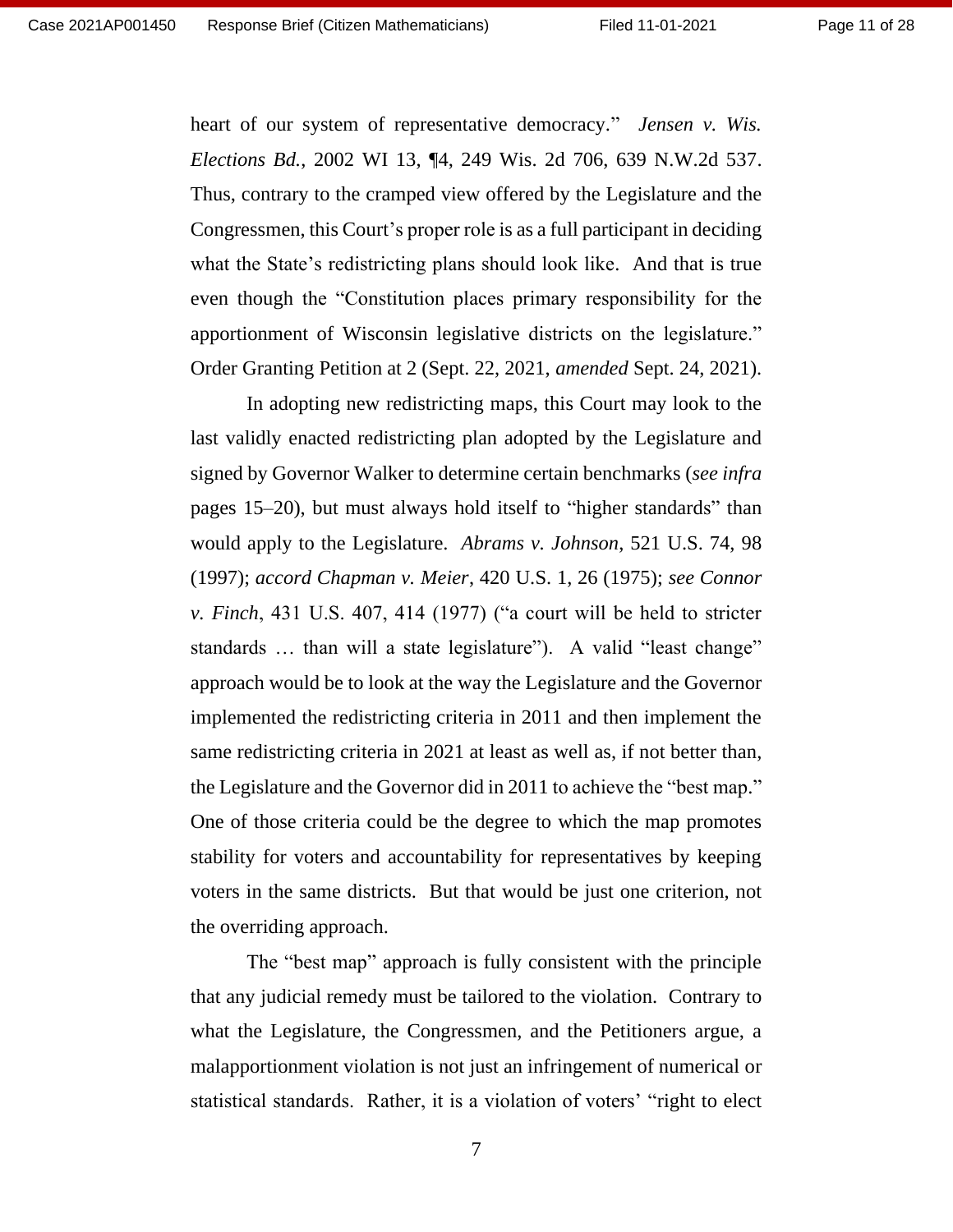Page 12 of 28

legislators in a free and unimpaired fashion." *Reynolds v. Sims*, 377 U.S. 533, 562 (1964). Accordingly, a proper remedy for malapportionment does not simply move voters from one district to another to equalize populations, but instead balances State policies and criteria to safeguard all voters' rights to elect legislators in a "free and unimpaired fashion," taking into account that there have been significant shifts in much more than just raw population numbers over the past decade.

Indeed, this Court was the very first State Supreme Court to have recognized the harm that malapportionment actually inflicts on citizens' ability to vote in a free and unimpaired fashion. In the *State ex rel. Attorney General v. Cunningham* decisions in 1892, the Wisconsin Supreme Court issued the "earliest state supreme court decision invalidating a legislative district under an apportionment provision of any state constitution." James A. Gardner, *Foreword: Representation Without Party: Lessons from State Constitutional Attempts to Control Gerrymandering*, 37 RUTGERS L.J. 881, 927 (2006). And the Court did so after finding that the Legislature had attempted "to preserve the political status quo" and thus "preserve the power of the majority party." *State ex rel. Reynolds v. Zimmerman*, 22 Wis. 2d 544, 563, 126 N.W.2d 551, 562 (1964) (citing *State ex rel. Lamb v. Cunningham*, 83 Wis. 90, 53 N.W. 35 (1892)). Accordingly, this Court has long recognized that malapportionment is about more than just numerical equality.

In sum, Citizen Mathematicians and Scientists urge the Court to value the "least change" principle for what it is meant to be—not a way to freeze district lines in place, but a way to recognize the legitimate policy choices made by the State's political branches the last time they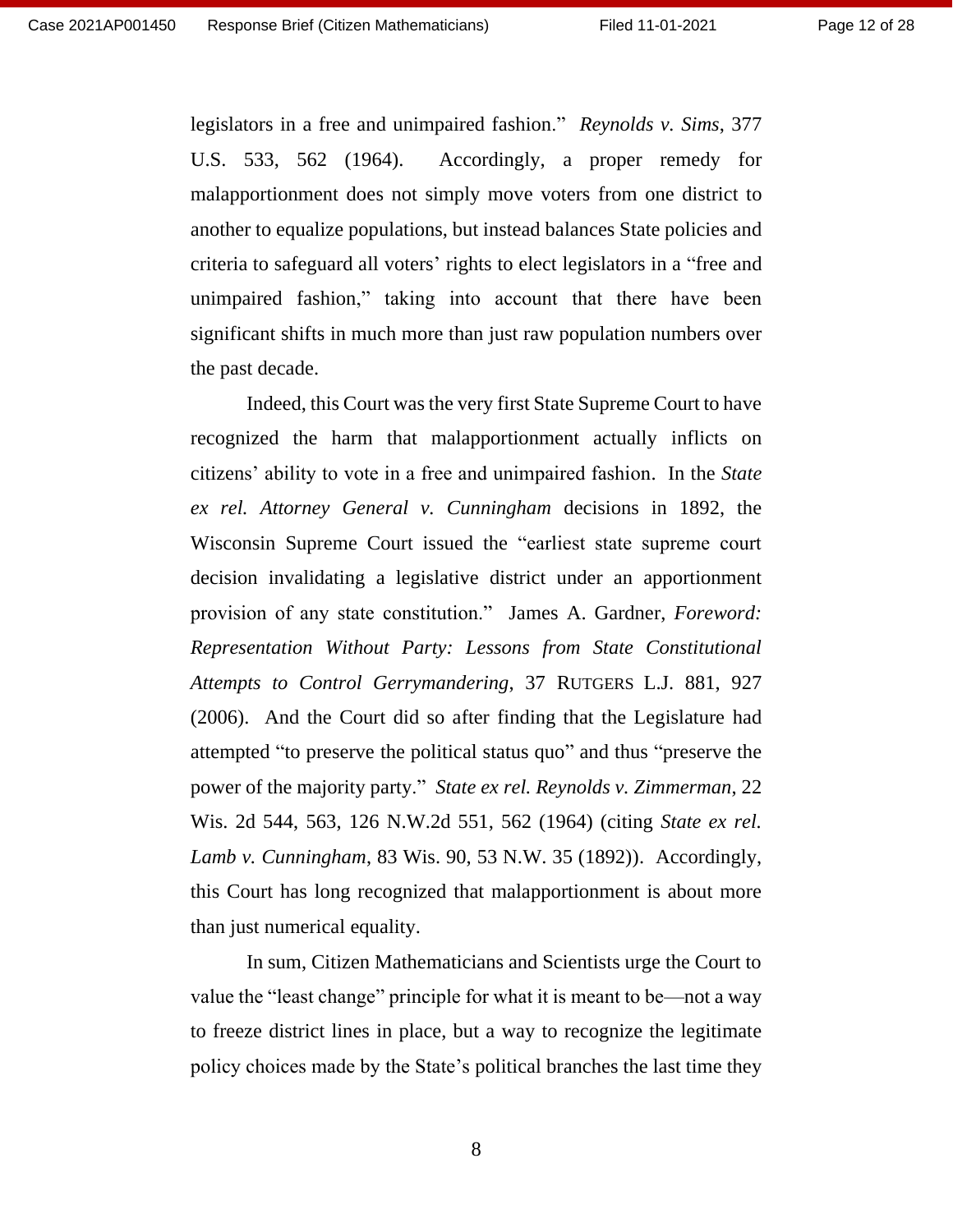validly enacted a map together, including the choice of how much to value stability for voters and accountability for legislators.

### <span id="page-12-0"></span>**II. THE COURT SHOULD NEITHER IGNORE NOR PRIORITIZE THE PARTISAN MAKEUP OF DISTRICTS WHEN EVALUATING OR CREATING NEW MAPS.**

The same parties who urge the Court to adopt a "least change" approach claim that the Court is absolutely prohibited from looking at the partisan impacts of such an approach. *See* Congressmen Br. at 2 (arguing that "least change" "leaves no room for consideration of the partisan makeup of the map" and that partisan makeup has "no legal relevance under either state or federal law" in any event); Legislature Br. at 41 ("The Court cannot consider partisanship when evaluating proposed remedies."); Petitioners' Br. at 28 (arguing that the partisan makeup of districts "cannot be" a factor this Court considers).

Conversely, parties who argued that a "least change" approach is invalid urge the Court to place an absolute priority on partisan fairness in any plan it adopts. *See* Senate Democrats Br. at 14 (arguing that the Court should "elevate [partisan influence] above other factors"); Hunter Br. at 2, 5 (arguing that "this Court should focus its efforts on adopting maps that minimize partisan bias" and, because the "current maps are about as far from fair as the Legislature could possibly achieve, it is imperative that any judicially enacted plans not replicate that partisan prejudice").

Here, too, respectfully, Citizen Mathematicians and Scientists do not agree with either extreme. Under the Federal Constitution, this Court cannot stay blind to partisan outcomes because the Court has an obligation to ensure that it does not inadvertently adopt a map that grants either political party an extreme advantage. *See* Opening Br. at 29–34. But the Court need not prioritize partisan fairness above all else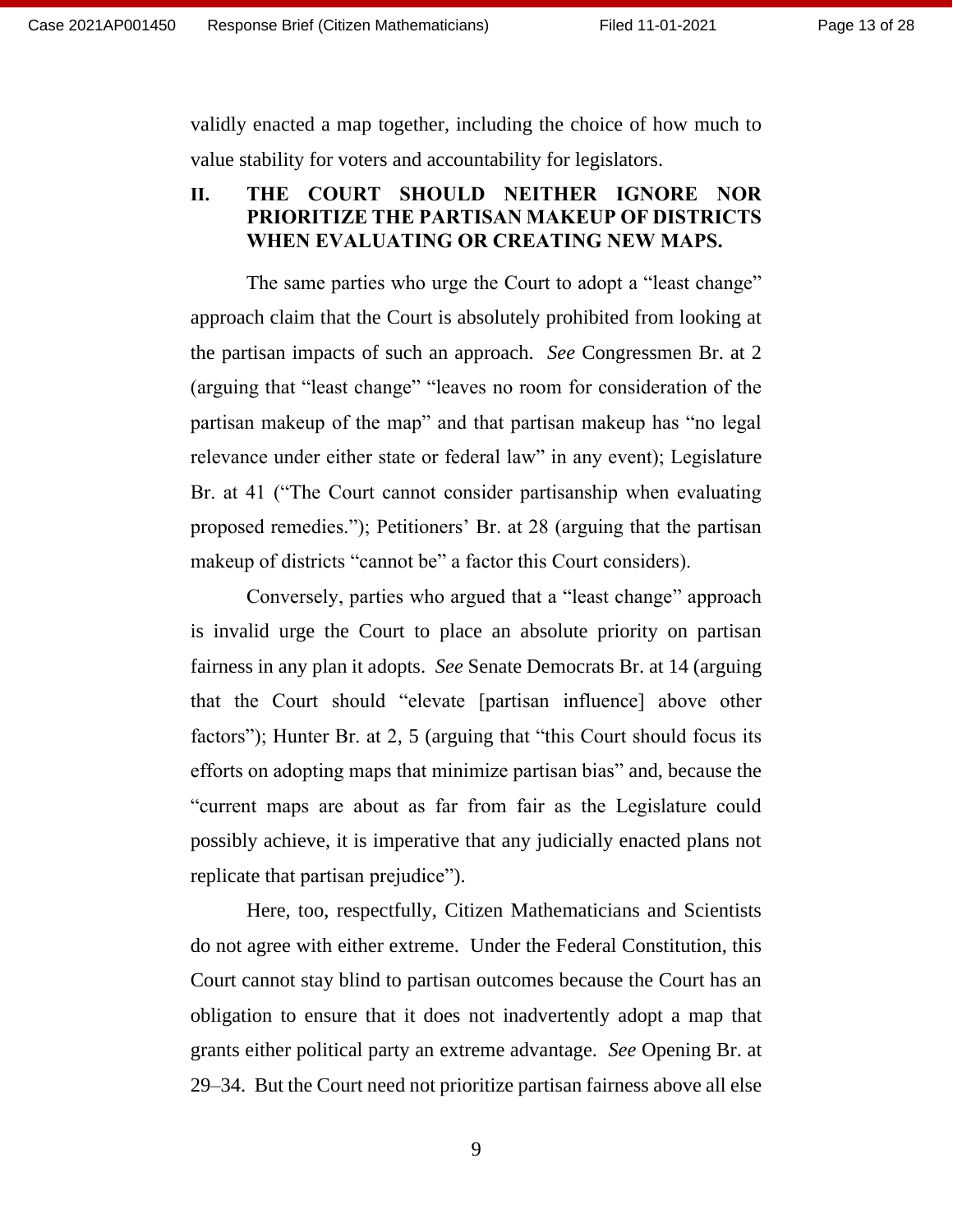either. Rather, the Court should look first for a plan that meets all constitutionally and statutorily required redistricting criteria, and then check the plan's partisan impacts. As between two plans that score well with respect to all the other criteria, the Court should choose the plan that also scores better on standard measures of partisan fairness. That is the approach "most consistent with judicial neutrality" and avoids putting the Court in the untenable position of "select[ing] a plan that seeks partisan advantage." *Jensen*, 249 Wis. 2d 706, ¶12 (quotation marks omitted).

Willfully blinding oneself to partisan outcomes is not an option. The Congressmen's claim that "nothing in Wisconsin or federal law makes political considerations relevant to the legality of a map, including a remedial map," Congressmen Br. at 24, is flat wrong. Both Federal constitutional and statutory law requires courts to consider districts' partisan makeup when assessing a map's legality. As explained in Citizen Mathematicians and Scientists' opening brief, severe partisan gerrymandering remains unconstitutional under Federal law, even though there is no Federal remedy for a claim of partisan gerrymandering following the U.S. Supreme Court's decision in *Rucho v. Common Cause*, 139 S. Ct. 2484 (2019). Opening Br. at 29–30. Because this Court is bound by the Federal Constitution, it has a duty to avoid adopting a remedial redistricting plan that results in an unconstitutional partisan gerrymander. The Court cannot choose to ignore partisan consequences.

Federal statutory law also demands consideration of districts' partisan makeup. Although all parties appear to agree that any map adopted by this Court must comply with the Voting Rights Act ("VRA"), the parties largely ignore that the Court *must* consider partisan data and electoral outcomes as part of its analysis under the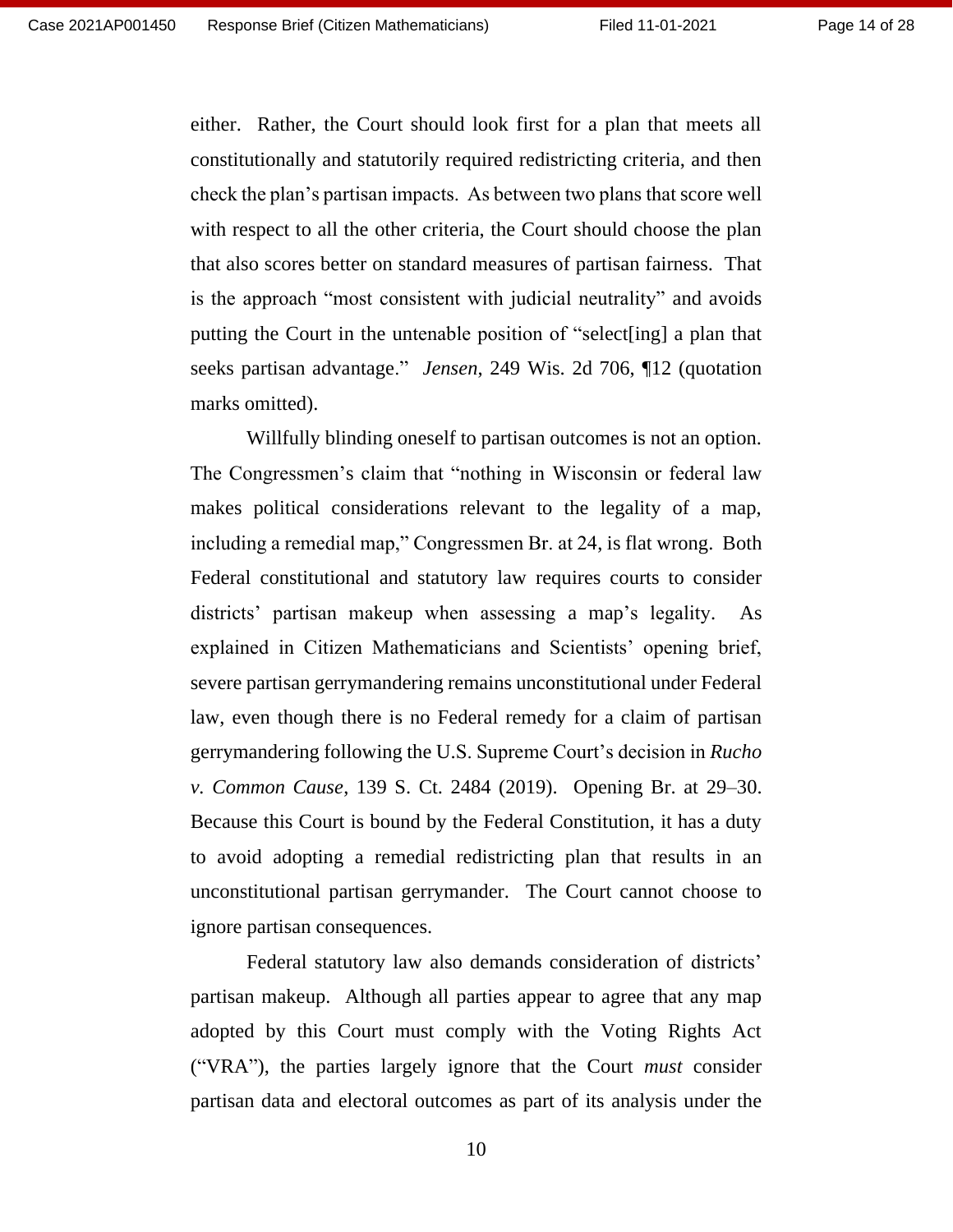VRA of whether a map's districts provide minority voters with "less opportunity than other members of the electorate … to elect representatives of their choice." 52 U.S.C. § 10301(b). A map that denies equal electoral opportunity is unlawfully dilutive, but the Court cannot assess electoral opportunity without looking at electoral outcomes. *See* Opening Br. at 9–11. Accordingly, because it has an obligation to comply with the VRA as well as with the Federal Constitution, the Court cannot blind itself to partisan outcomes in the manner the Legislature, the Congressmen, and the Petitioners propose.

Citizen Mathematicians and Scientists also observe that no other party advocates that this Court should consider the partisan makeup of districts to ensure that at least some of them are competitive for Wisconsin voters, which is arguably essential to guaranteeing Wisconsin a republican form of government. *See* Opening Br. at 34. Particularly in a State like Wisconsin, where the statewide vote is closely divided, there should be a significant number of districts in which control realistically can change hands from election to election as public opinion shifts. This point is distinct from partisan fairness: In a highly competitive State like Wisconsin, if half the districts were solidly Republican and half were solidly Democratic, the map might not be "unfair" to either political party; but the absence of competitive districts would render the map wholly unresponsive to public opinion and thus unfair to the People as a whole.

Because no other party advocates for competitive districts, one might infer that that both sides simply want safe seats for their respective parties or special interests. As Citizen Mathematicians and Scientists previously argued, when a map is devoid, or nearly devoid, of competitive districts, outcomes are preordained, and elections lose their meaning. *See* Opening Br. at 34. Accordingly, although it is not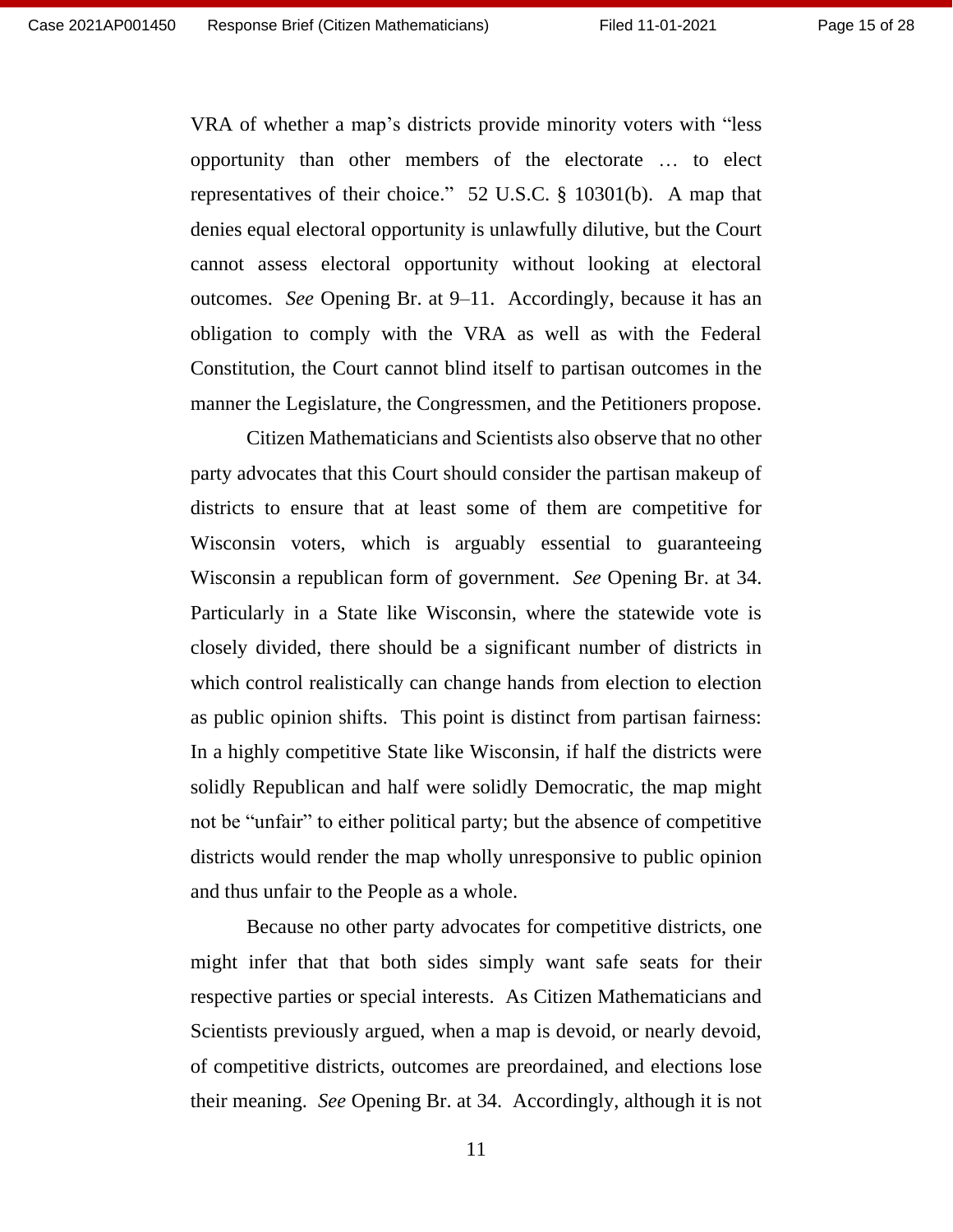constitutionally or statutorily required, Citizen Mathematicians and Scientists urge this Court to consider making districts more responsive to the People of Wisconsin, which would require consideration of their partisan makeup.

### <span id="page-15-0"></span>**III. THE COURT SHOULD ADOPT A "BEST MAP" APPROACH WITH ARTICULATED, MEASURABLE CRITERIA WHEN EVALUATING OR CREATING NEW MAPS.**

While the parties differ on the timing and exact details, it appears that all parties broadly support a streamlined litigation process that centers on each party submitting a proposed map or maps for the Court's consideration, along with expert reports describing each map's key features. Citizen Mathematicians and Scientists have deemed this the "best map" approach, and have described how the three-judge courts implemented such an approach in both the 1990s and 2000s. *See* Opening Br. at 27–29.

Only the Hunter Intervenors argue affirmatively that this Court should use a "special master" to assist with the litigation, but it appears the role they envision for the special master is simply to evaluate plans, not to draw maps. *See* Hunter Br. at 32–33. Citizen Mathematicians and Scientists respectfully suggest that this Court is perfectly able to evaluate the maps submitted to it, much as the Federal three-judge courts did in both the 1990s and the 2000s. Accordingly, for this reason as well as those previously discussed in their opening brief, Citizen Mathematicians and Scientists do not believe a special master is needed for this litigation. Opening Br. at 37–38.

In terms of next steps, if the Legislature and the Governor fail to reach a bipartisan compromise in the next few weeks, Citizen Mathematicians and Scientists respectfully suggest that this Court then could provide the parties with its views on the four questions briefed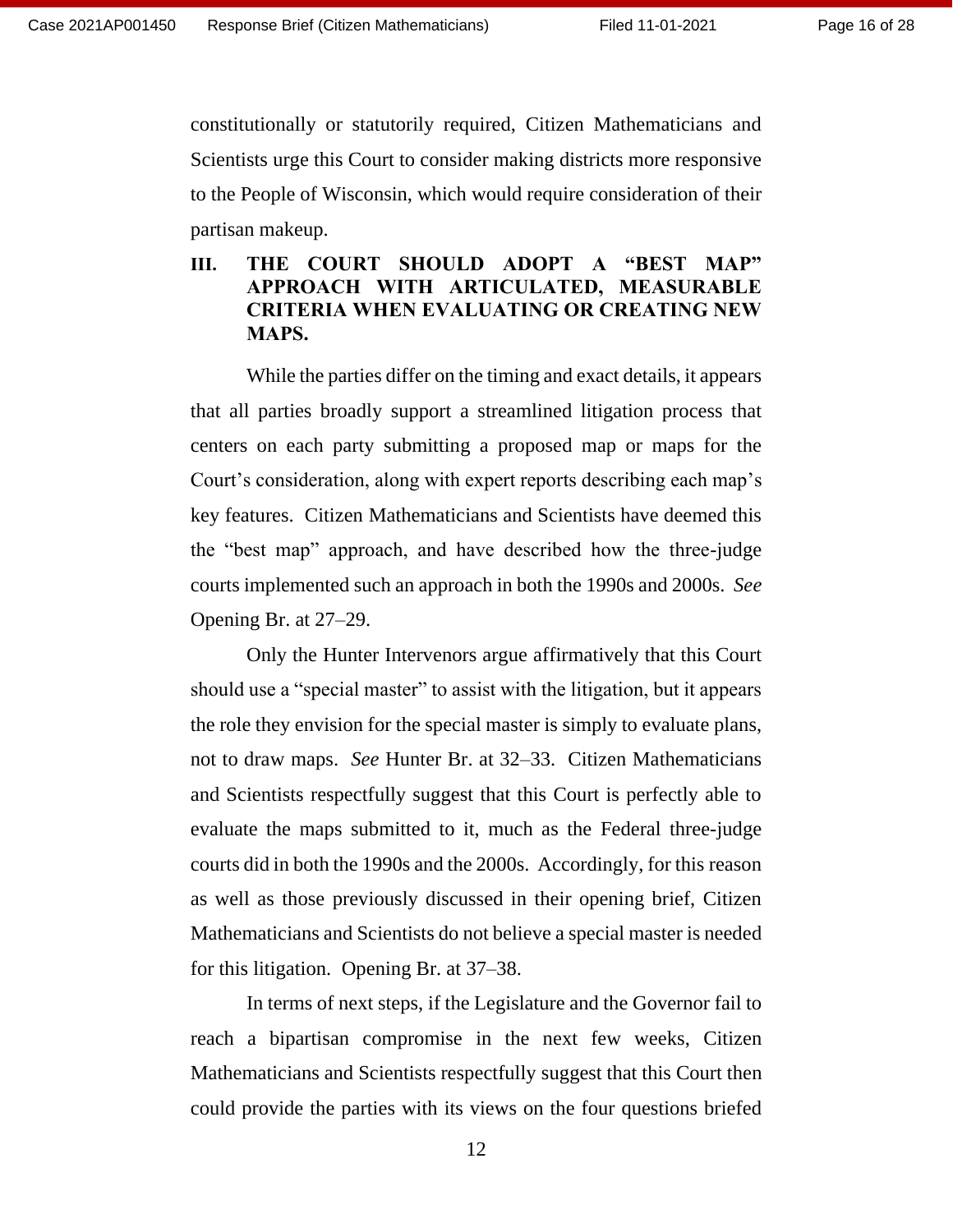by all the parties, along with a set of articulated, measurable criteria for the parties' proposed maps. There is already agreement among the parties on many of the criteria proposed in Citizen Mathematicians and Scientists' opening brief, as noted below:

**Population Equality:** All parties appear to agree that, for the congressional map, absolute population equality is the paramount objective. Other than Petitioners, all parties likewise appear to agree that while the Federal Constitution generally tolerates maximum population deviations of up to 10% for legislative districts, any population deviation for Wisconsin's legislative districts should be *de minimis*. Therefore, it seems most parties would concur with Citizen Mathematicians and Scientists' proposal to cap tolerable deviations for the legislative districts at plus or minus 1%, for a 2% maximum population deviation.

**Minority Voting Rights**: All parties agree that the legislative and congressional plans must comply with the Voting Rights Act, as well as the Fourteenth and Fifteenth Amendments to the Federal Constitution. Accordingly, all parties agree that this Court must ensure that any map it adopts provides minority voters with the same opportunity to elect their candidates of choice as is enjoyed by other voters, and that the Court must avoid the excessive and unjustified use of race.

**Nesting**: All parties appear to agree that three assembly districts must nest within each senate district.

**Numbering of Districts**: No party disputes the interpretation of the senate district-numbering provision proposed by Citizen Mathematicians and Scientists.

**Contiguity**: No party disputes that legislative districts must consist of convenient contiguous territory. Some parties acknowledge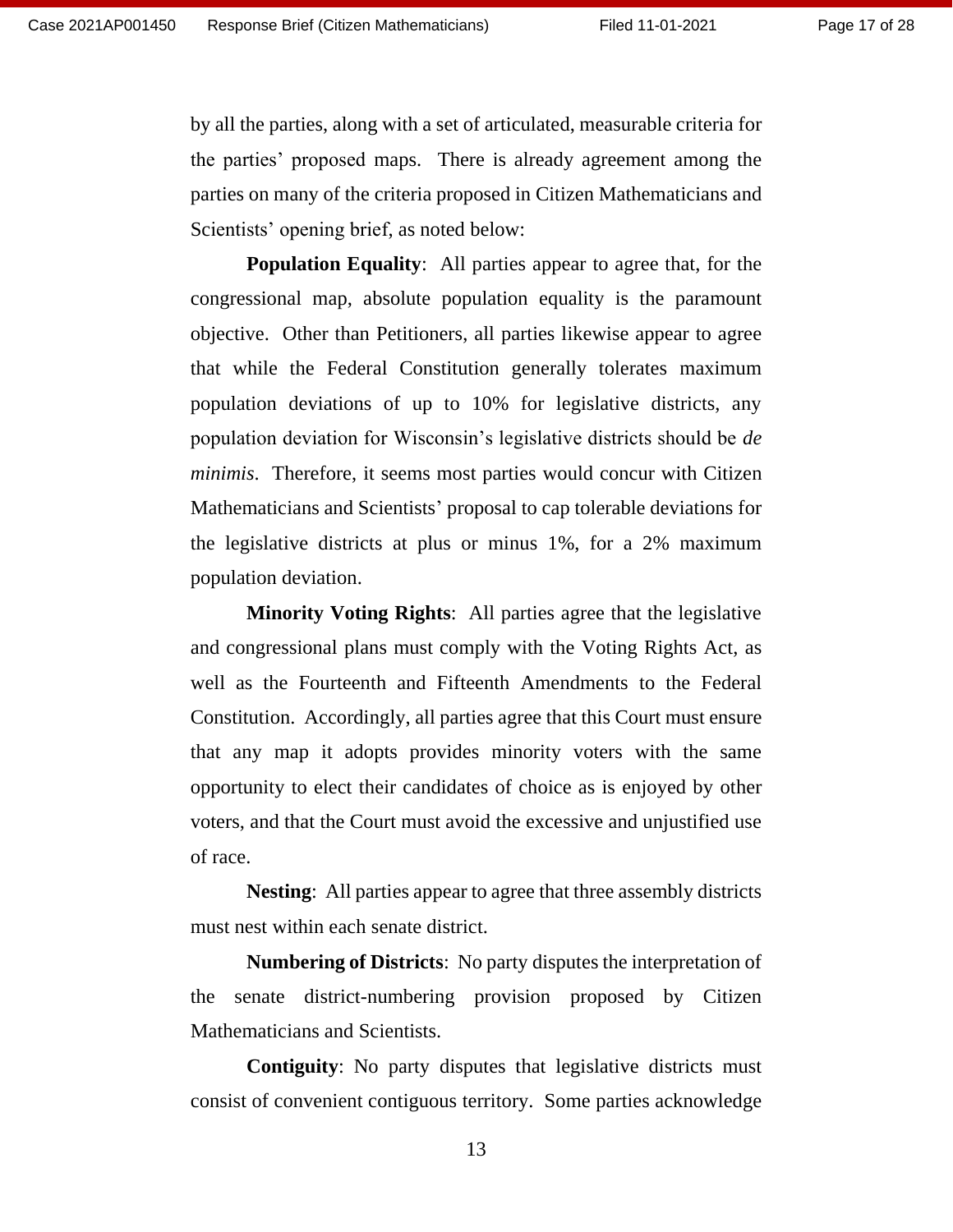that this does not require "literal" contiguity where a town has annexed noncontiguous "islands." The parties disagree as to whether the Court should consider contiguity for congressional districts, with the Congressmen arguing that it should be considered only to the extent it is consistent with a "least change" approach.

**Respect for Political Subdivisions**: The parties agree that legislative districts should be bounded by county, municipal, or ward lines. The parties disagree as to whether the Court should consider preservation of political subdivisions for congressional districts, with the Congressmen arguing that such preservation should be considered only to the extent it is consistent with a "least change" approach.

**Geographic Compactness**: The parties agree that assembly districts must be in as compact form as practicable. The parties disagree as to whether the Court should consider compactness for the senate or congressional maps, with the Congressmen arguing that compactness should be considered only to the extent it is consistent with a "least change" approach. Of those parties that agree compactness should be considered, there is general consensus that the Polsby-Popper and Reock scores are among the proper measures.

**Respect for Communities Defined by Actual Shared Interests**: Only some parties urge the Court to look to communities of interest.

**Stability:** As described above with respect to the discussion about a "least change" approach, some parties argue that the degree to which district lines remain stable should be viewed positively while others argue that stability of districts is a negative factor.

**Competitiveness or Responsiveness**: As described above, only Citizen Mathematicians and Scientists raised this criterion.

14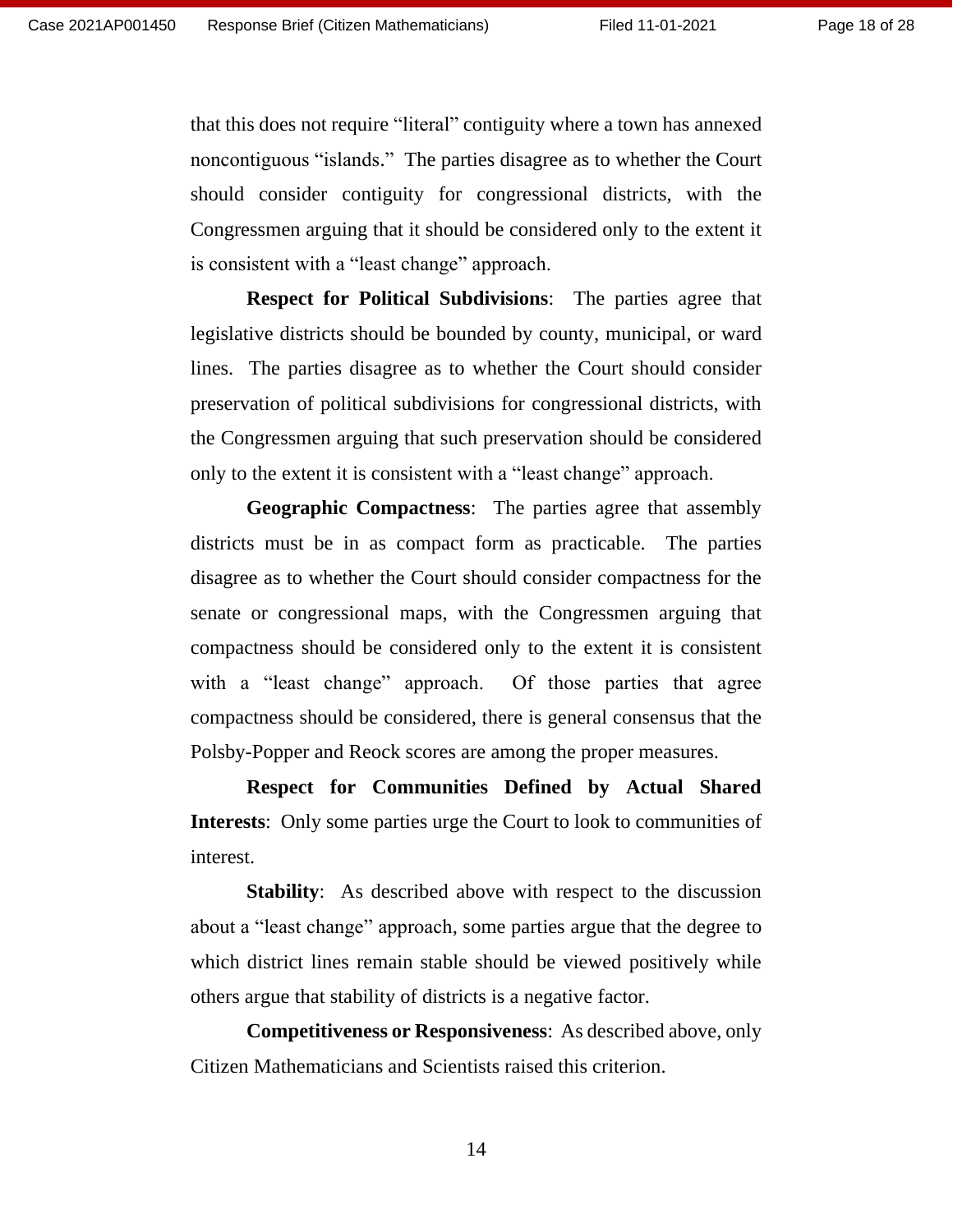**Partisan Fairness**: As described above, the parties disagree on whether the Court should consider partisan fairness.

#### \*\*\*

For purposes of comparing the parties' maps against one another with respect to these criteria, the Court might adopt a "scorecard" or "report card" similar to the following. Importantly, this proposed "scorecard" uses the plans enacted by the Legislature and signed by Governor Walker in 2011 as the suggested benchmark or "floor" below which any new plan (such as the scorecard's hypothetical plans A, B, C, and D) cannot drop.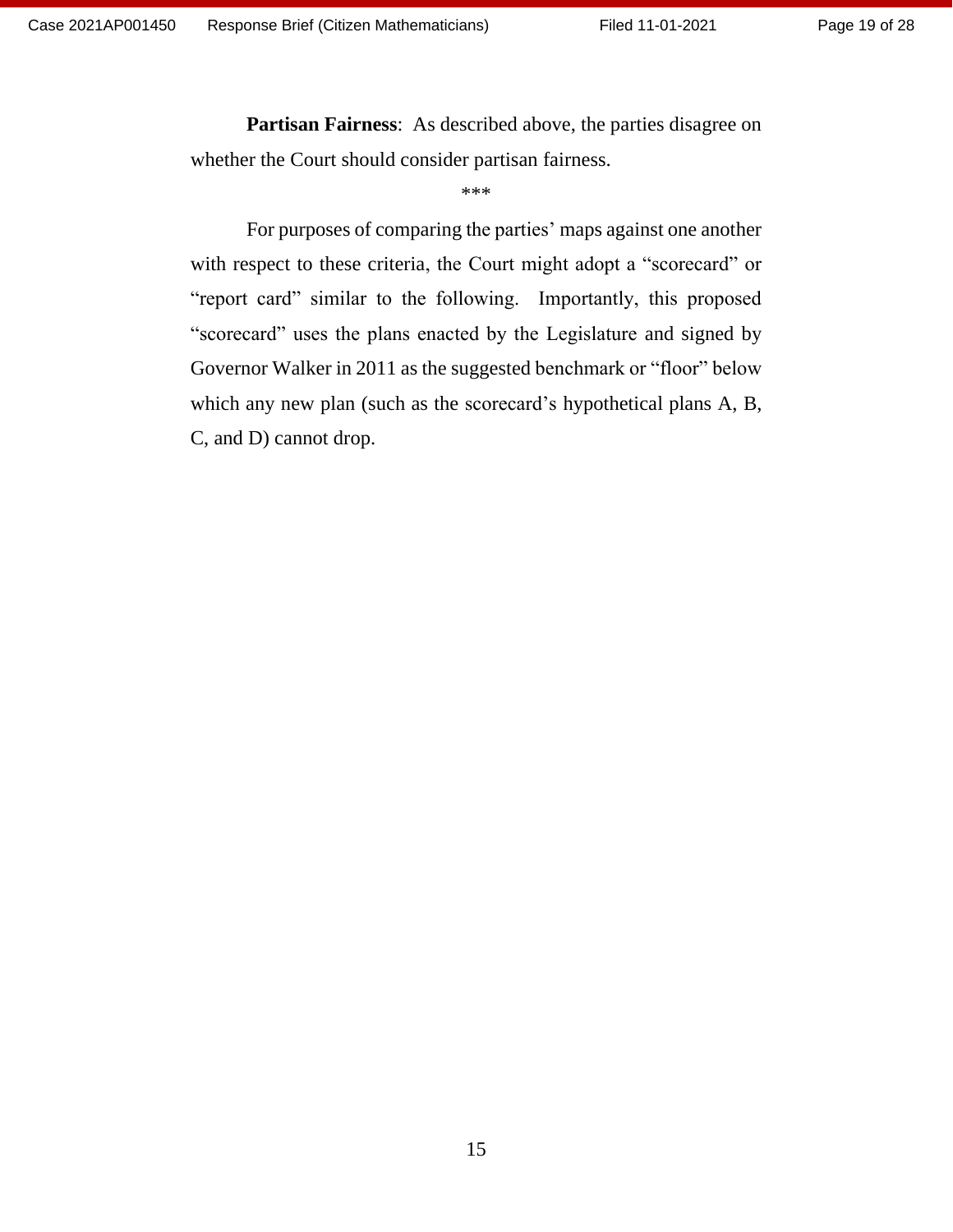| Traditional,<br><b>Neutral</b><br><b>Redistricting</b><br>Principle                                                                                                 | Metric <sup>2</sup>                               | <b>Legislative Map</b><br><b>Enacted by 2011</b><br>Legislature and<br><b>Governor Walker</b>                                                                                                        | Proposed<br><b>New</b><br>Legislative<br>Map A | <b>Proposed</b><br><b>New</b><br>Legislative<br>Map B | Congressional<br><b>Map Enacted</b><br>by 2011<br><b>Legislature and</b><br>Governor<br><b>Walker</b> | <b>Proposed</b><br><b>New</b><br>Cong'l<br>Map C | <b>Proposed</b><br><b>New</b><br>Cong'l<br>Map D |
|---------------------------------------------------------------------------------------------------------------------------------------------------------------------|---------------------------------------------------|------------------------------------------------------------------------------------------------------------------------------------------------------------------------------------------------------|------------------------------------------------|-------------------------------------------------------|-------------------------------------------------------------------------------------------------------|--------------------------------------------------|--------------------------------------------------|
| Population<br>equality                                                                                                                                              | <b>Maximum</b><br>population<br>deviation         | Senate:<br>1076 persons, or<br>$0.62%$ .<br>Assembly:<br>438 persons, or<br>$0.76%$ .                                                                                                                |                                                |                                                       | 1 person, or<br>$0.0001\%$ .                                                                          |                                                  |                                                  |
| Minority<br>voting rights                                                                                                                                           | Number of<br>effective<br>minority<br>districts   | Senate:<br>2 Black districts.<br>0 Latino districts.<br>Assembly:<br>6 Black districts.<br>1 Latino district. <sup>3</sup>                                                                           |                                                |                                                       | 1 Black district.<br>0 Latino<br>districts.                                                           |                                                  |                                                  |
| Nesting                                                                                                                                                             | 3 assembly<br>districts per 1<br>senate district? | 99 assembly districts<br>perfectly nested into<br>33 senate districts.                                                                                                                               |                                                |                                                       | (Not applicable.)                                                                                     |                                                  |                                                  |
| Numbering                                                                                                                                                           | Regular series?                                   | Yes, for senate<br>districts 1 to 33.<br>assembly districts 1<br>to 99.                                                                                                                              |                                                |                                                       | Yes, for<br>congressional<br>districts 1 to 8.                                                        |                                                  |                                                  |
| Contiguity                                                                                                                                                          | Legal<br>contiguity?                              | Yes, for all 33 senate<br>districts, 99 assembly<br>districts.                                                                                                                                       |                                                |                                                       | Yes, for all 8<br>congressional<br>districts.                                                         |                                                  |                                                  |
| Respect for<br>counties and<br>municipalities<br>(cities,<br>villages, and<br>towns,<br>collectively<br>called "county<br>subdivisions"<br>by the Census<br>Bureau) | Number broken,<br>number of parts <sup>4</sup>    | Senate:<br>46 counties broken<br>into 130 parts.<br>48 municipalities<br>broken into 103 parts.<br>Assembly:<br>58 counties broken<br>into 229 parts.<br>79 municipalities<br>broken into 189 parts. |                                                |                                                       | 12 counties<br>broken into 27<br>parts.<br>34<br>municipalities<br>broken into 68<br>parts.           |                                                  |                                                  |
| Wards and<br>communities of<br>interest                                                                                                                             | Number of<br>wards broken,<br>number of parts     | Senate:<br>TBD (to be<br>determined).<br>Assembly:<br>TBD.                                                                                                                                           |                                                |                                                       | TBD.                                                                                                  |                                                  |                                                  |

<sup>2</sup> Metrics are *italicized* if a lower number is preferable. Metrics are in regular typeface if a higher number is preferable.

<sup>&</sup>lt;sup>3</sup> In 2011, the Legislature and Governor Walker attempted to create two majority-Latino assembly districts; but in 2012, the Federal court, applying the Voting Rights Act, ordered the border between those two districts redrawn to render one of the districts highly effective for Latino voters. *See Baldus v. Members of Wis. Gov't Accountability Bd.*, 849 F. Supp. 2d 840, 859–60 (E.D. Wis. 2012) (three-judge court).

<sup>&</sup>lt;sup>4</sup> In this table a municipality is not counted as broken if it was divided only along county lines.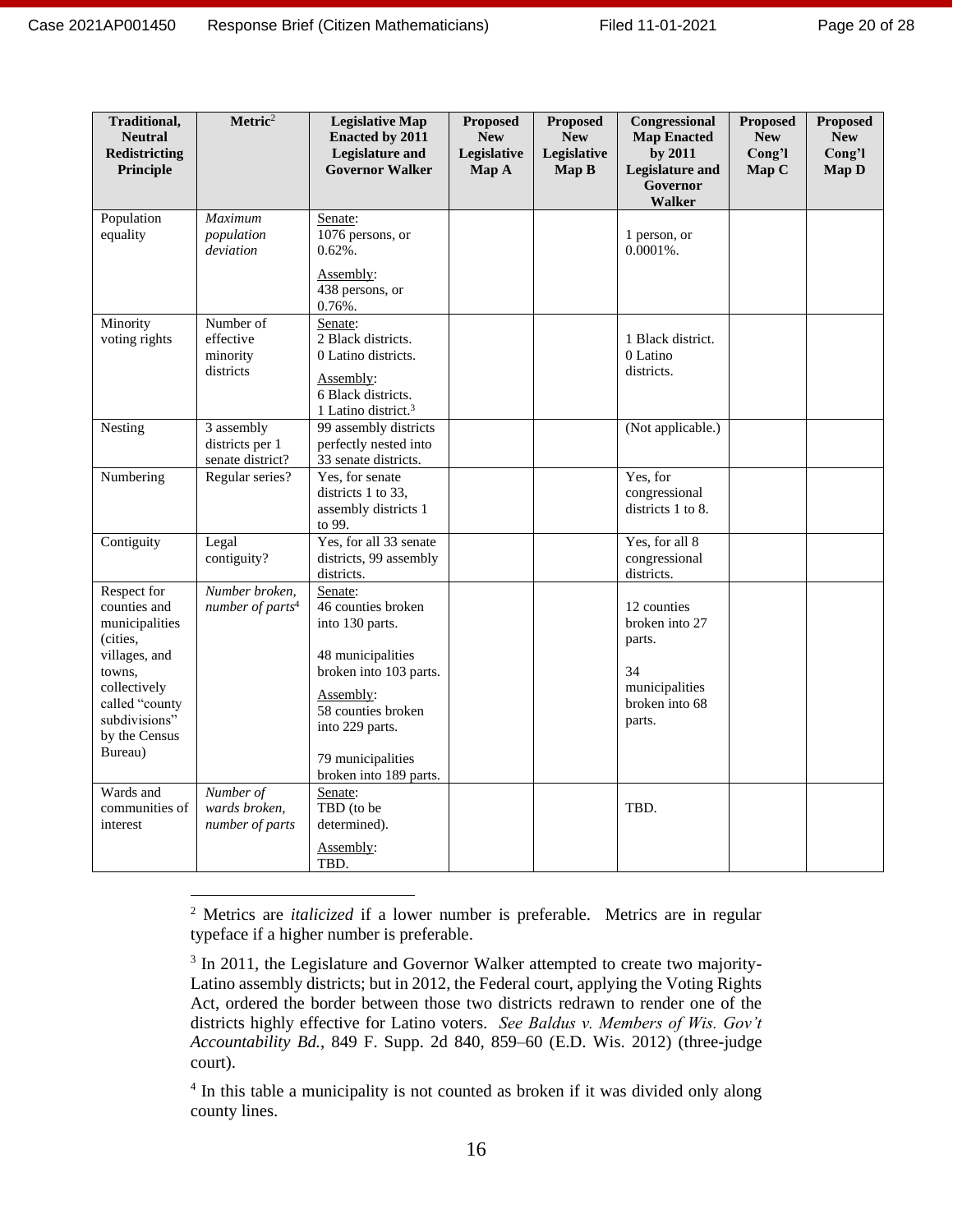| Traditional,<br><b>Neutral</b><br>Redistricting<br>Principle | Metric <sup>2</sup>                                                                                                                                                                | <b>Legislative Map</b><br><b>Enacted by 2011</b><br><b>Legislature and</b><br><b>Governor Walker</b>                                                                                                                                  | <b>Proposed</b><br><b>New</b><br>Legislative<br>Map A | <b>Proposed</b><br><b>New</b><br>Legislative<br>Map B | Congressional<br><b>Map Enacted</b><br>by 2011<br>Legislature and<br>Governor<br><b>Walker</b>        | <b>Proposed</b><br><b>New</b><br>Cong'l<br>Map C | <b>Proposed</b><br><b>New</b><br>Cong'l<br>Map D |
|--------------------------------------------------------------|------------------------------------------------------------------------------------------------------------------------------------------------------------------------------------|---------------------------------------------------------------------------------------------------------------------------------------------------------------------------------------------------------------------------------------|-------------------------------------------------------|-------------------------------------------------------|-------------------------------------------------------------------------------------------------------|--------------------------------------------------|--------------------------------------------------|
| Geographic<br>compactness                                    | Minimum<br>Polsby-Popper<br>and Reock<br>scores                                                                                                                                    | Senate:<br>0.05 Polsby-Popper<br>$0.13$ Reock.<br>Assembly:<br>0.048 Polsby-Popper<br>0.15 Reock.                                                                                                                                     |                                                       |                                                       | $0.12$ Polsby-<br>Popper<br>0.30 Reock.                                                               |                                                  |                                                  |
| Stability                                                    | Number of<br>residents moved                                                                                                                                                       | Senate:<br>1,205,216.<br>Assembly:<br>2,357,592.                                                                                                                                                                                      |                                                       |                                                       | 891,430.                                                                                              |                                                  |                                                  |
| Partisan<br>fairness                                         | Difference<br>between number<br>of districts<br>carried by<br>Republican<br>candidates and<br>by Democratic<br>candidates in<br>extremely<br>competitive<br>elections <sup>5</sup> | Senate:<br>24 (in two nearly tied<br>elections, 45 districts<br>carried by<br>Republicans, 21 by<br>Democrats).<br>Assembly:<br>52 (in two nearly tied<br>elections, 125<br>districts carried by<br>Republicans, 73 by<br>Democrats). |                                                       |                                                       | 8 (in two nearly<br>tied elections,<br>12 districts<br>carried by<br>Republicans, 4<br>by Democrats). |                                                  |                                                  |

<sup>&</sup>lt;sup>5</sup> This is just one of many reasonable measures of partisan fairness. The closest Republican statewide victory in Wisconsin in the last decade was President Trump's in 2016—by less than a percentage point over Secretary Clinton. The closest Democratic statewide victory in the last decade was President Biden's in 2020 also by less than a percentage point. In the two elections combined, the Democratic campaigns garnered about 3,013,000 votes, compared with about 3,015,000 votes for the Republican campaigns—almost a perfect tie, with a net Republican advantage of less than one-twentieth of one percentage point. For any given map congressional, senate, or assembly—it would be reasonable, then, to expect the number of districts carried by each party to be nearly equal, resulting in a score close to zero.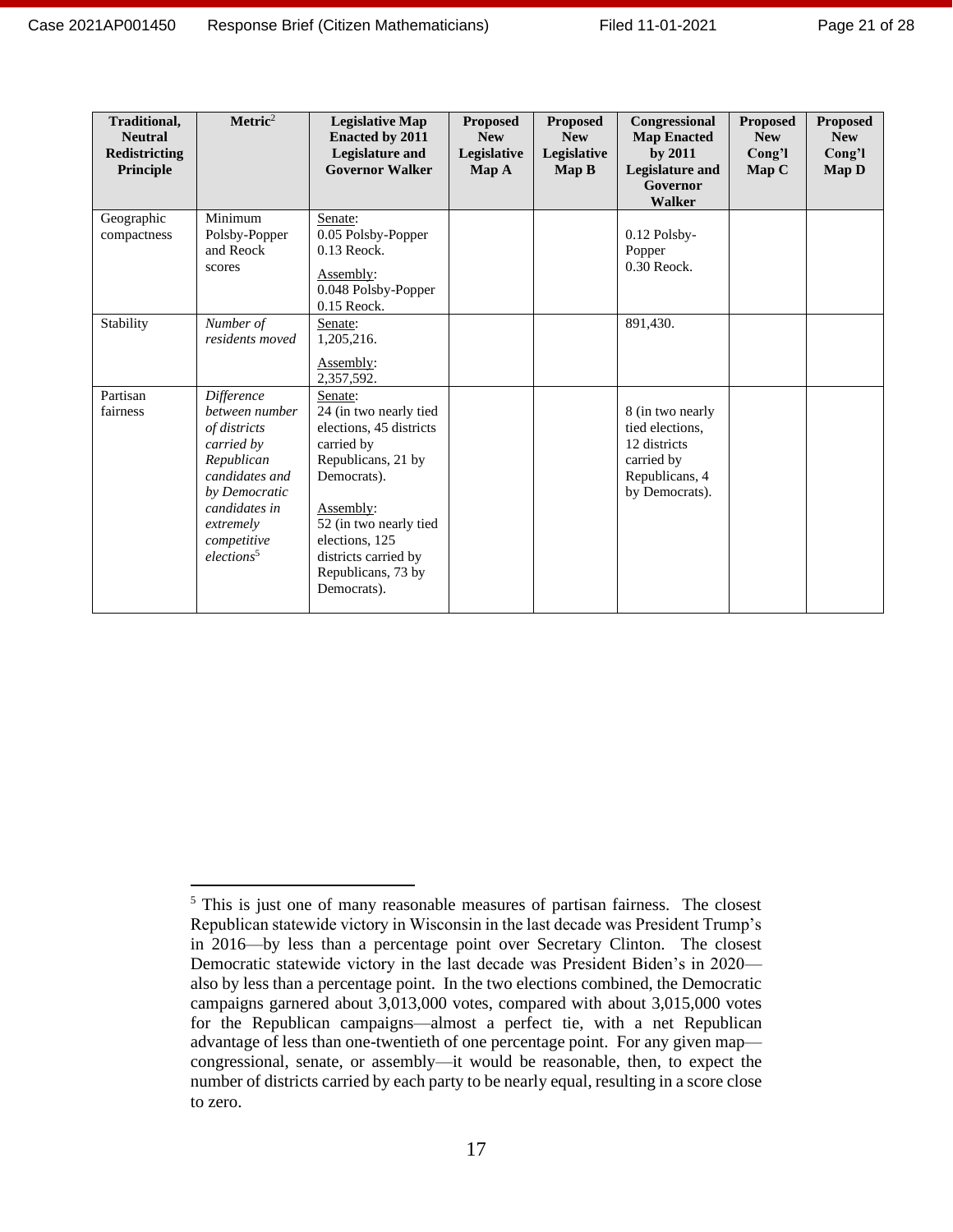| Traditional,<br><b>Neutral</b><br>Redistricting<br>Principle | $Metric2$                                                                                                | <b>Legislative Map</b><br><b>Enacted by 2011</b><br>Legislature and<br><b>Governor Walker</b>                                                                                                                                                                                | <b>Proposed</b><br><b>New</b><br>Legislative<br>Map A | <b>Proposed</b><br><b>New</b><br>Legislative<br>Map B | Congressional<br><b>Map Enacted</b><br>by $2011$<br>Legislature and<br>Governor<br>Walker                                     | <b>Proposed</b><br><b>New</b><br>Cong'l<br>Map C | <b>Proposed</b><br><b>New</b><br>Cong'l<br>Map D |
|--------------------------------------------------------------|----------------------------------------------------------------------------------------------------------|------------------------------------------------------------------------------------------------------------------------------------------------------------------------------------------------------------------------------------------------------------------------------|-------------------------------------------------------|-------------------------------------------------------|-------------------------------------------------------------------------------------------------------------------------------|--------------------------------------------------|--------------------------------------------------|
| Competitive-<br>ness and<br>responsiveness                   | Number of<br>districts that<br>swung from one<br>party to another<br>in paired<br>elections <sup>6</sup> | Senate:<br>0 swing districts (21)<br>districts were won by<br>Republicans in both<br>elections; 12 by<br>Democrats; 0<br>changed hands).<br>Assembly:<br>4 swing districts (59)<br>were won by<br>Republicans in both<br>elections; 36 by<br>Democrats: 4<br>changed hands). |                                                       |                                                       | 0 swing districts<br>(5 districts were<br>won by<br>Republicans in<br>both elections; 3<br>by Democrats; 0<br>changed hands). |                                                  |                                                  |

<sup>&</sup>lt;sup>6</sup> This is just one of many reasonable measures of competitiveness or responsiveness. In 2014, a good year for Republican candidates in Wisconsin (and nationally), the Republican candidate for State Treasurer won statewide by 4.1 percentage points. In 2018, a good year for Democrats, the Democratic candidate for State Treasurer won, also by 4.1 points. Neither election featured an incumbent. In a responsive map, a significant fraction of districts would be expected to swing, to reflect this 8.2 point shift in votes. This row of the table reports how many districts actually did swing.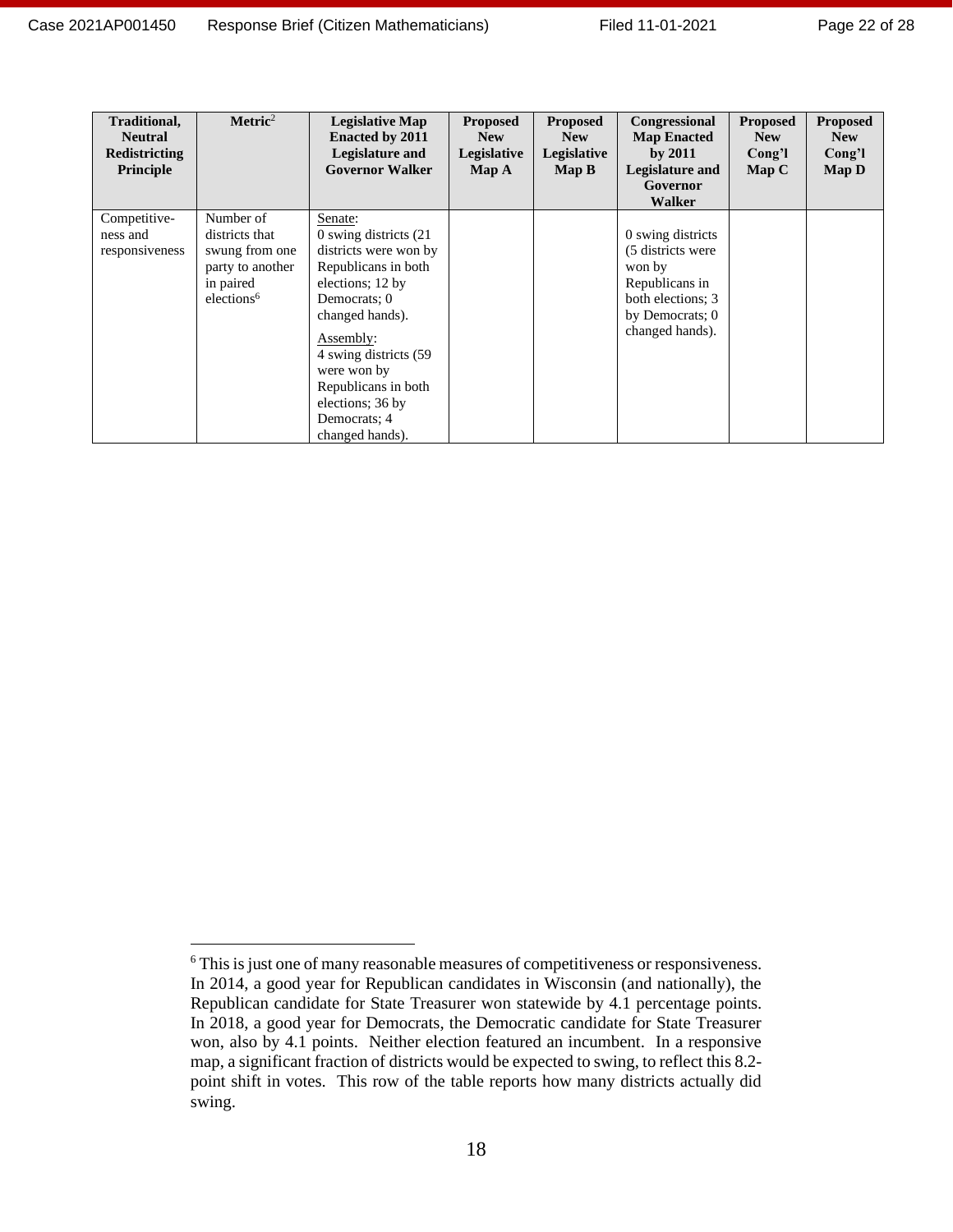This table is not meant to be the definitive "scorecard," but merely to illustrate that compliance with all these criteria is measurable and that understanding how the 2011 maps did with respect to these criteria is largely knowable. To be sure, there are additional valid metrics for several of these criteria. For example, when considering geographic compactness, this "scorecard" reports the Polsby-Popper and Reock scores for the map's worst (*i.e.*, least compact) district. The Court could instead request the scores for each map's mean (*i.e*., average) district. Or the Court might prefer alternative metrics for compactness, like the map's "cut-edges" score, which counts how many adjacent pairs of census blocks are separated in forming the districts and therefore focuses on the practical choices available to the line-drawers without being impacted by any eccentric contours of the State or of the districts' building blocks.<sup>7</sup> Many of the other districting criteria beyond compactness likewise can be measured reasonably in more than one way. And there may be other criteria the Court wishes to add to this list. Again, this table is not meant to be the definitive proposed "scorecard." It simply demonstrates that it will be possible for the Court to answer the question, "What is the best map?" by pointing to objective measures.

Citizen Mathematicians and Scientists believe they will be able to provide the Court with that "best map" using high-performance computing and algorithmic optimization techniques to search through hundreds of thousands or even millions of maps to find *the* map (one for congressional districts, one for legislative districts) that scores best

 $7$  For example, the Polsby-Popper or Reock score may depend in part on whether a district boundary is drawn to follow a jagged coastline or to run smoothly down the middle of Lake Michigan. But that cartographic nuance would not alter a map's cutedges score.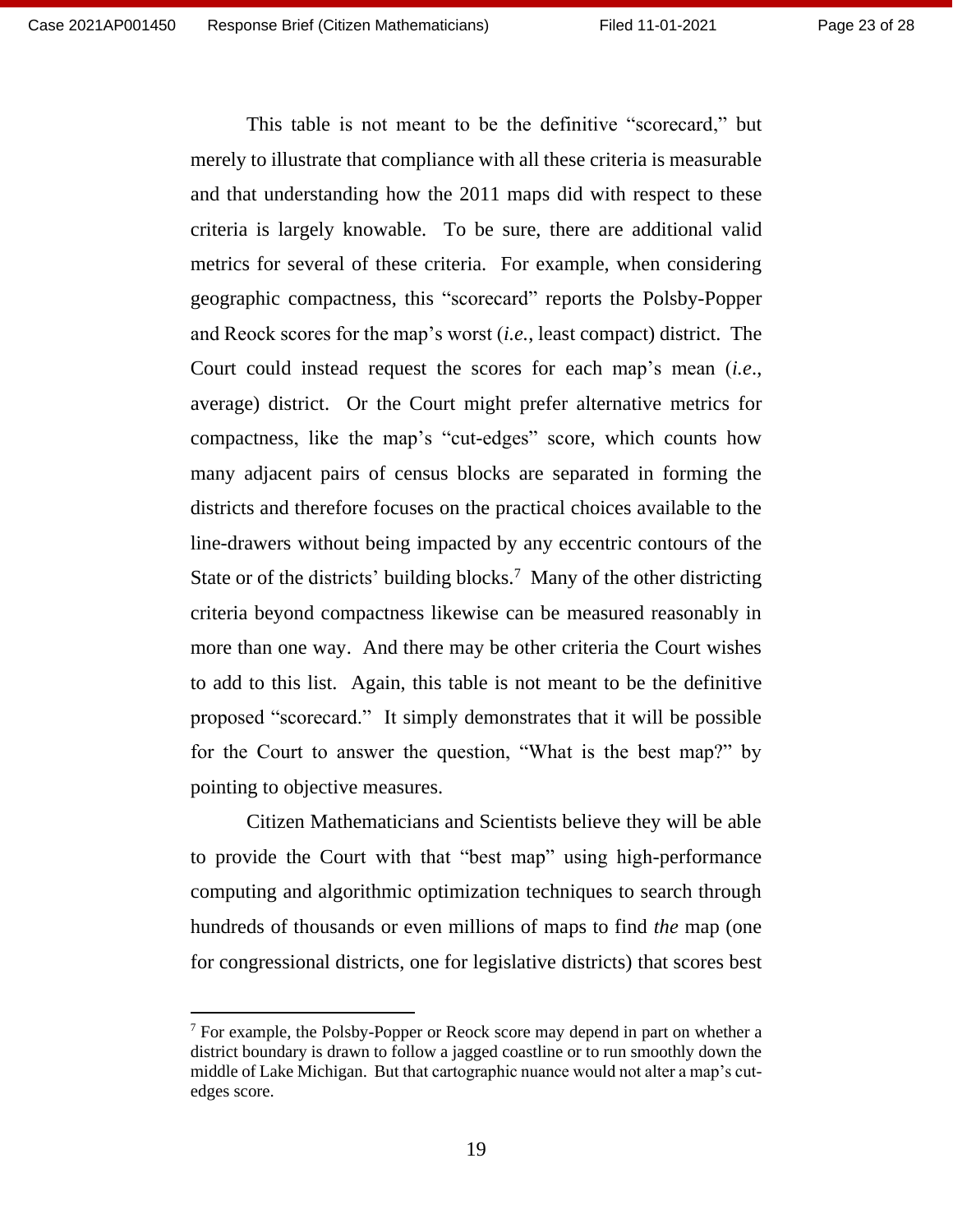on whatever criteria the Court articulates. And they will do so not to augment the political power of mathematicians and scientists nor to benefit any political party, incumbent officeholder, or particular demographic group, but rather in service of the common interest that all Wisconsinites have in fair and effective representation.

### **CONCLUSION**

<span id="page-23-0"></span>Citizen Mathematicians and Scientists stand ready to provide the Court with legislative and congressional maps that neutrally implement all the required redistricting criteria and thus help ensure fair and effective representation for all Wisconsinites.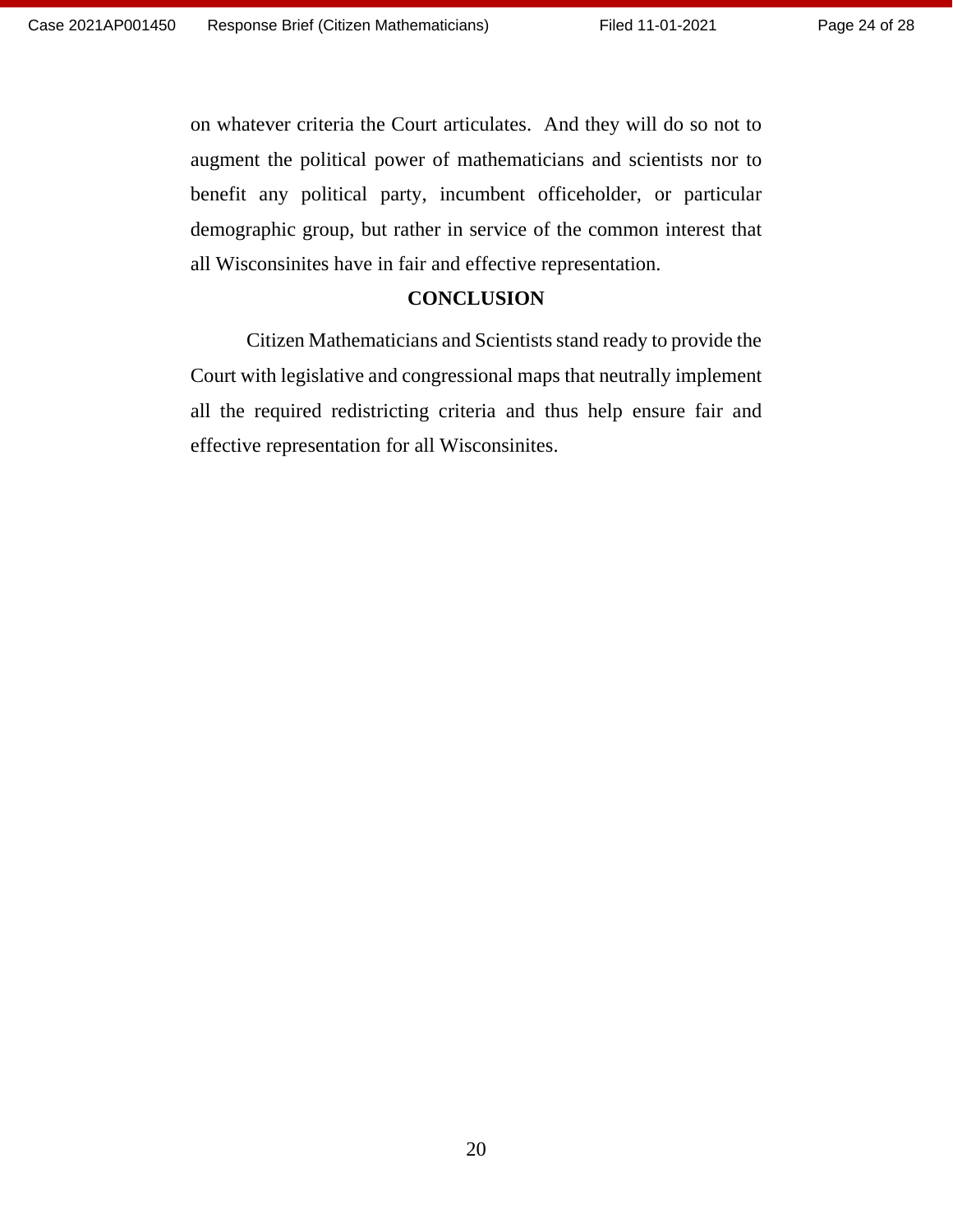Page 25 of 28

Dated this 1<sup>st</sup> day of November 2021.

BOARDMAN & CLARK LLP By

rell F. Ma

\_\_\_\_\_\_\_\_\_\_\_\_\_\_\_\_\_\_\_\_\_\_\_\_\_\_\_\_

Michael P. May SBN: 1011610 Sarah A. Zylstra SBN: 1033159 Tanner G. Jean-Louis SBN: 1122401 BOARDMAN & CLARK LLP 1 S. Pinckney Street, Suite 410 P.O. Box 927 Madison, WI 53701 Phone: (608) 257-9521 mmay@boardmanclark.com szlystra@boardmanclark.com tjeanlouis@boardmanclark.com

David J. Bradford \*PHV JENNER & BLOCK LLP 353 N. Clark Street Chicago, IL 60654 Phone: (312) 923-2975 [dbradford@jenner.com](mailto:dbradford@jenner.com)

Jessica Ring Amunson \*PHV Sam Hirsch \*PHV Rebecca Fate \*PHV JENNER & BLOCK LLP 1099 New York Avenue, NW Washington, DC 20001 Phone: (202) 639-6000 [jamunson@jenner.com](mailto:jamunson@jenner.com) [shirsch@jenner.com](mailto:shirsch@jenner.com) [rfate@jenner.com](mailto:rfate@jenner.com)

Elizabeth Edmondson \*PHV Olivia Hoffman \*PHV JENNER & BLOCK LLP 919 Third Avenue New York, NY 10022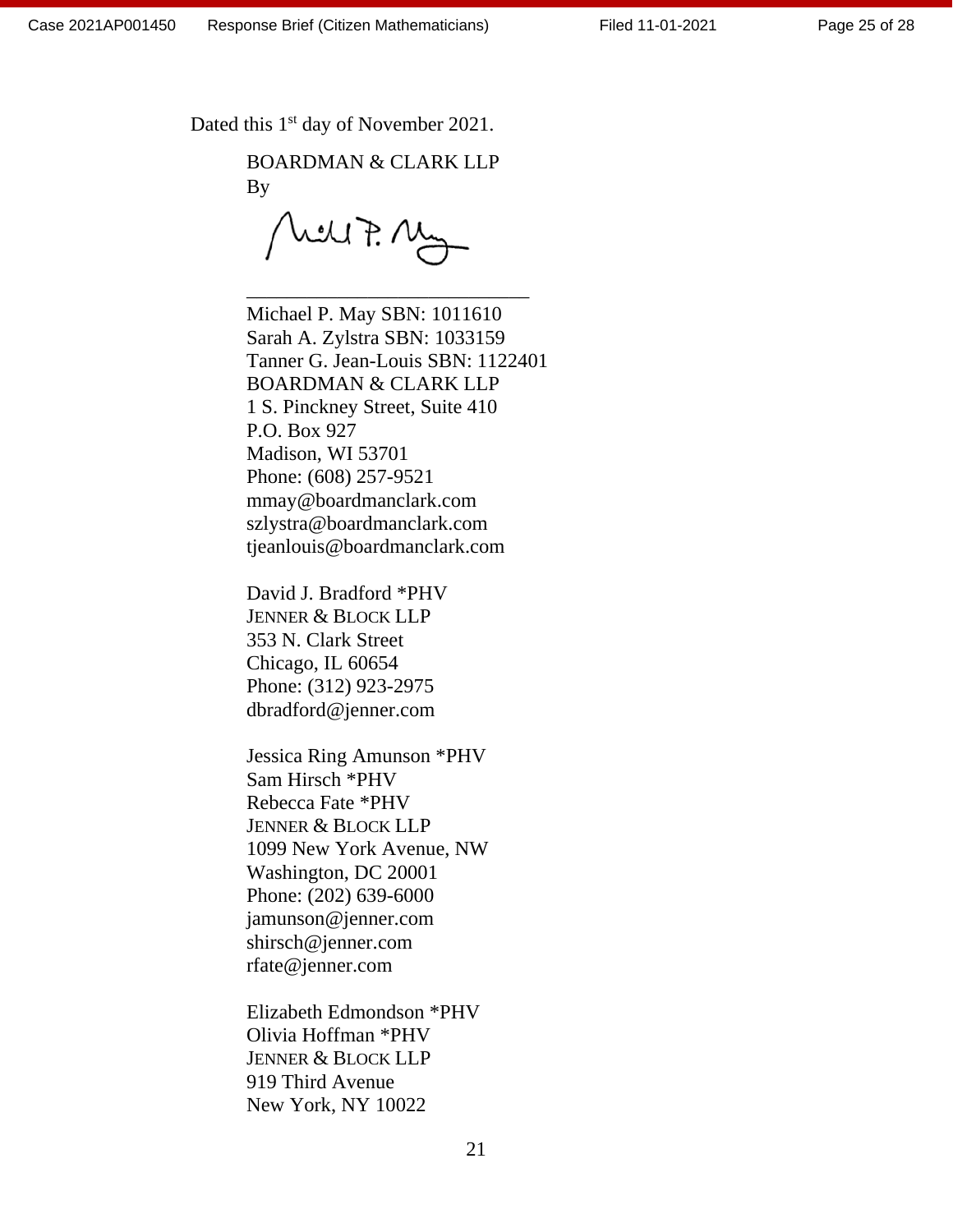Page 26 of 28

Phone: (212) 891-1600 [eedmondson@jenner.com](mailto:eedmondson@jenner.com) [ohoffman@jenner.com](mailto:ohoffman@jenner.com)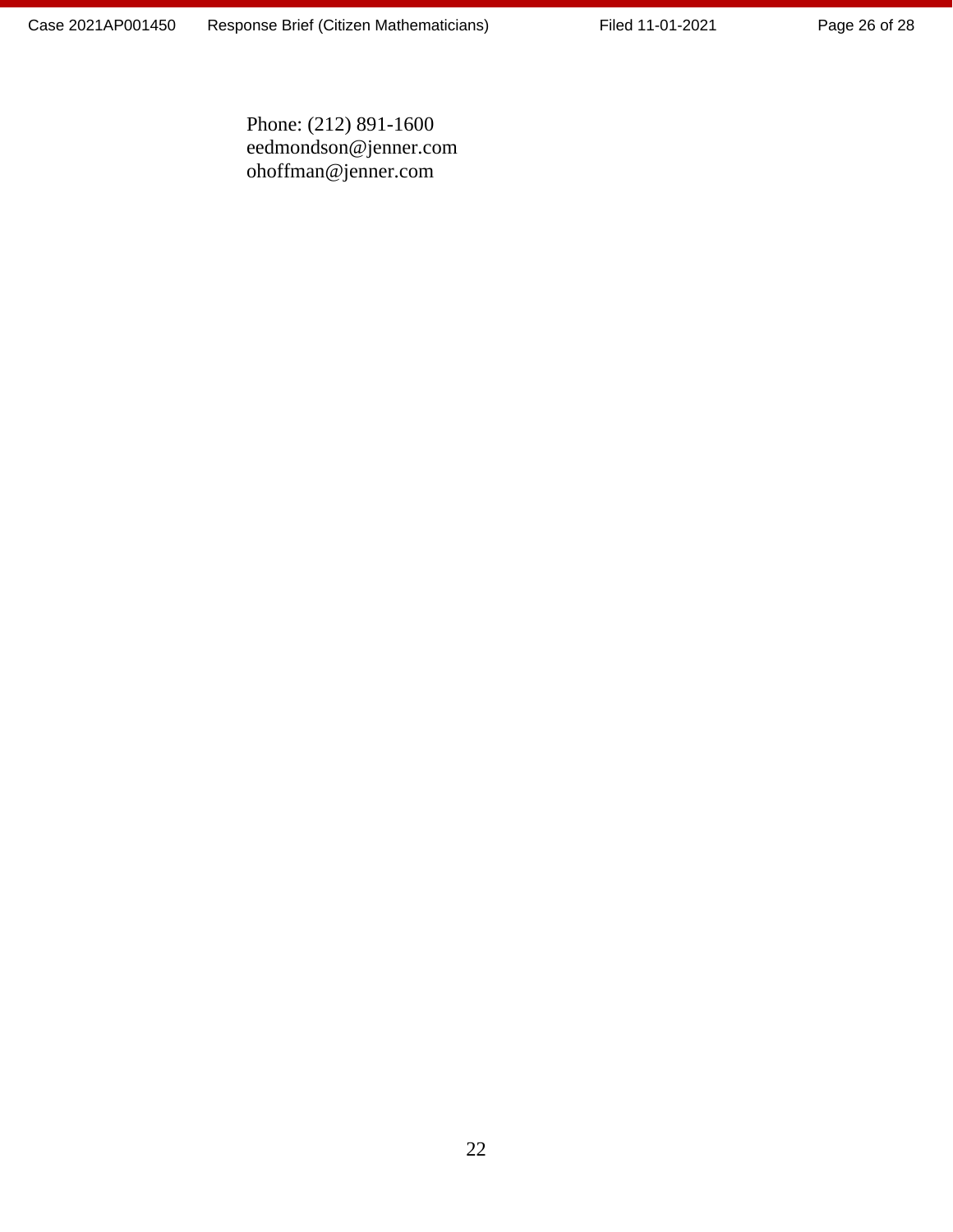### **FORM & LENGTH CERTIFICATION**

I hereby certify that this brief conforms to the rules contained in § 809.19(8)(b) and (c) for a brief produced with a proportional serif font. The length of this brief is 5,323 words.

> BOARDMAN & CLARK LLP By

Mey7. My

Michael P. May SBN: 1011610

\_\_\_\_\_\_\_\_\_\_\_\_\_\_\_\_\_\_\_\_\_\_\_\_\_\_\_\_